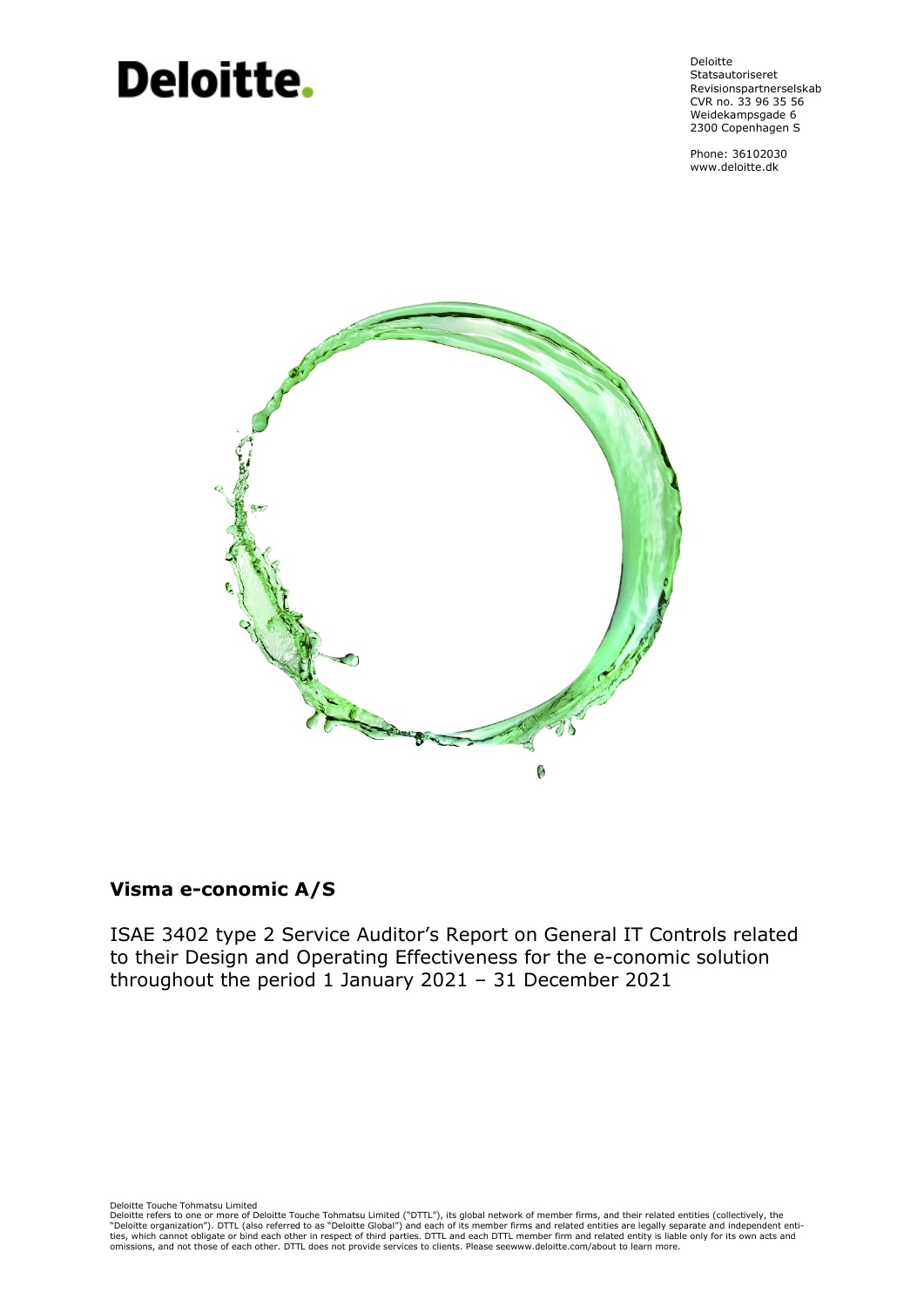# **Table of Contents**

|                | Independent Service Auditor's Report                   |    |
|----------------|--------------------------------------------------------|----|
|                | Visma e-conomic A/S' assertion                         | 3  |
| 3              | Visma e-conomic A/S' description                       |    |
| $\overline{4}$ | Controls, control objectives, tests and results hereof | 14 |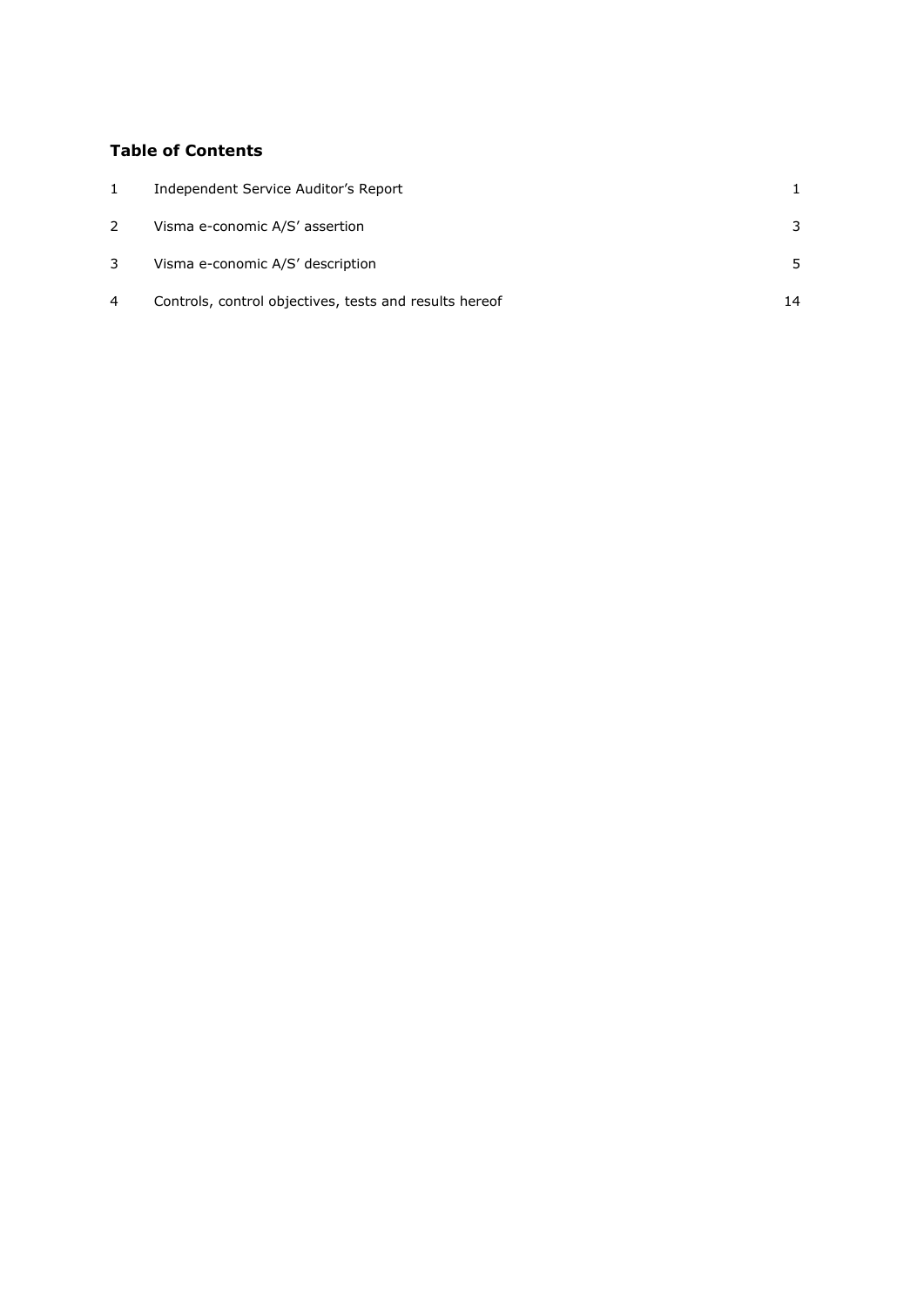# <span id="page-2-0"></span>**1 Independent Service Auditor's Report**

## **Independent Service Auditor's Assurance Report on the Description of Controls and their Design**

To the management of Visma e-conomic A/S, Visma e-conomic A/S' customers and their auditors.

## **Scope**

We have been engaged to report on Visma e-conomic A/S' (henceforth "Visma e-conomic") description in section 3 of its e-conomic system for processing customers' accounting data from 1 January 2021 – 31 December 2021 (the description), and on the design, implementation and operating effectiveness of controls related to the control objectives stated in the description.

Visma e-conomic uses the subservice providers Google Cloud Platform, Amazon Web Services and Microsoft Azure to perform general IT controls around the production environment for storage and hosting of data, network, infrastructure, application and database servers. Visma e-conomic's system description does not include control objectives and associated controls at the subservice organisations. This report is prepared using the carve-out method, and our testing does not include controls that are carried out by the subservice organisations.

Some of the control objectives described in Visma e-conomic's description of its system can only be achieved if the complementary controls at the user organisations are suitably designed and operating effectively together with the controls at Visma e-conomic. The opinion does not include the suitability of the design and operating effectiveness of these complementary controls.

#### **Visma e-conomic's Responsibilities**

Visma e-conomic is responsible for preparing the description and accompanying assertion in section 2, including the completeness, accuracy and method of presentation of the description and the assertion; providing the services covered by the description; stating the control objectives; and designing implementing controls to achieve the stated control objectives.

## **Service Auditor's Independence and Quality Control**

We have complied with the requirements for independence and other ethical requirements of the IESBA's Code of Ethics for Professional Accountants, which is based on the fundamental principles of integrity, objectivity, professional competence and due care, confidentiality and professional conduct.

Deloitte uses ISQC 1 and therefore maintains a comprehensive system for quality management, including documented policies and procedures for compliance with the Code of Ethics for Professional Accountants, professional standards, and applicable requirements according to the law and other regulations.

#### **Service Auditor's Responsibilities**

Our responsibility is to express an opinion on Visma e-conomic's description and on the design of controls related to the control objectives stated in that description, based on our procedures.

We conducted our engagement in accordance with International Standard on Assurance Engagements 3402, "*Assurance Reports on Controls at a Service Organisation*," issued by the International Auditing and Assurance Standards Board. That standard requires that we comply with ethical requirements and plan and perform our procedures to obtain reasonable assurance about whether, in all material respects, the description is fairly presented, and the controls are suitably designed.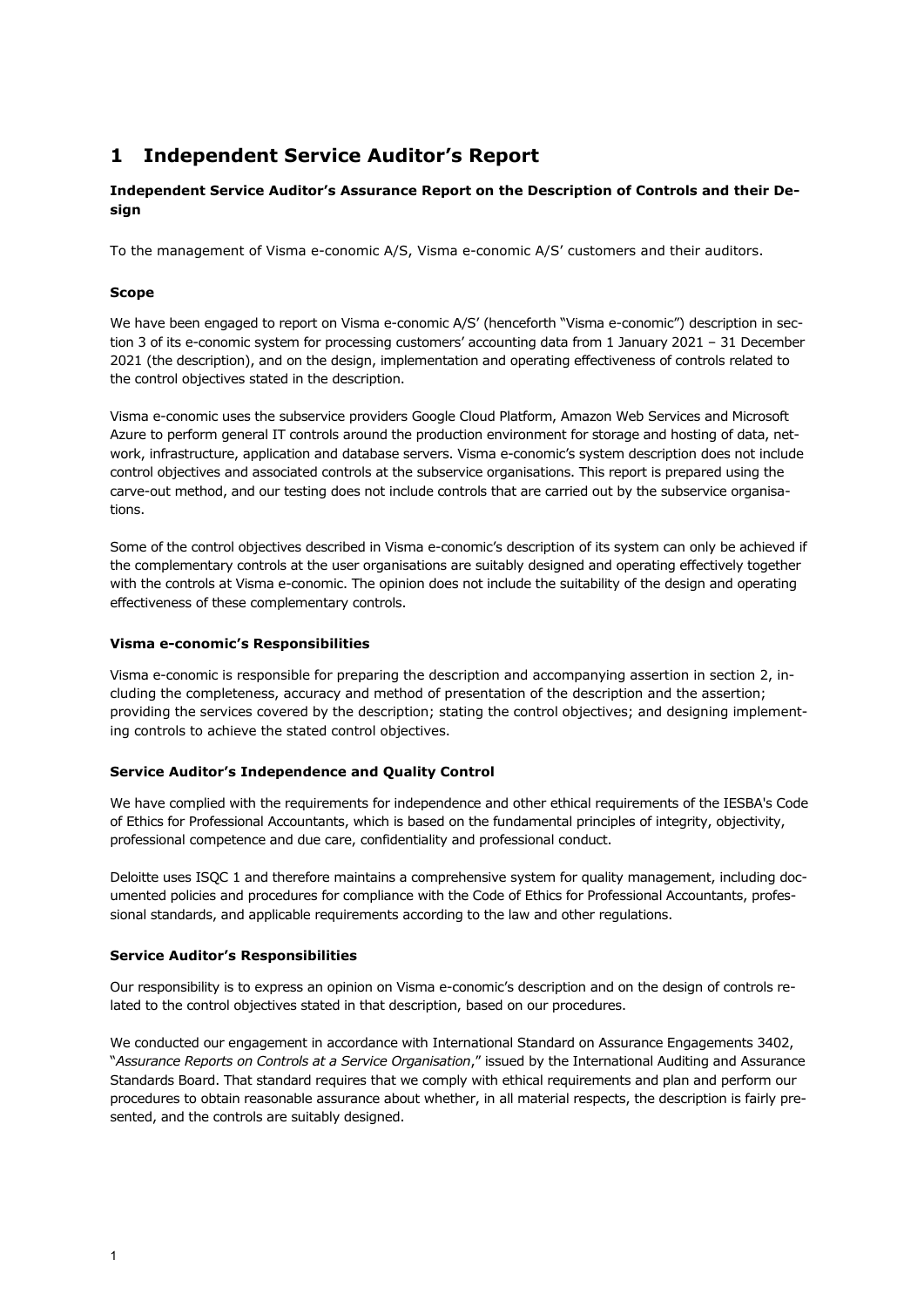An assurance engagement to report on the description, the design and operating effectiveness of controls at a service organisation involves performing procedures to obtain evidence about the disclosures in the service organisation's description of its system, and the design of controls. The procedures selected depend on the service auditor's judgment, including the assessment that the description is not fairly presented, and that controls are not suitably designed and operated effectively. An assurance engagement of this type also includes evaluating the overall presentation of the description, the suitability of the objectives stated therein, and the suitability of the criteria specified by the service organisation and described in section 2, Visma e-conomic's assertion.

We believe that the evidence we have obtained is sufficient and appropriate to provide a basis for our opinion.

#### **Limitations of Controls at a Service Organisation**

Visma e-conomic's description is prepared to meet the common needs of a broad range of customers and their auditors and may not, therefore, include every aspect of the system that each individual customer may consider important in its own particular environment. Also, because of their nature, controls at a service organisation may not prevent or detect all errors or omissions in processing or reporting transactions.

#### **Opinion**

Our opinion has been formed on the basis of the matters outlined in this report. The criteria we used in forming our opinion are those described in section 2. In our opinion, in all material respects:

- (a) The description of the general IT controls related to the Visma e-conomic's application (e-conomic) fairly presents, in all material respects, the controls as they were designed and implemented throughout the period 1 January 2021 – 31 December 2021; and
- (b) The controls related to the control objectives stated in the description were suitably designed and implemented throughout the period 1 January 2021 – 31 December 2021; and
- (c) The controls tested, which were those necessary to provide reasonable assurance that the control objectives stated in the description were achieved, operated effectively throughout the period from 1 January 2021 – 31 December 2021.

## **Description of Tests of Controls**

The specific controls tested, and the nature, timing, and results of those tests are listed in section 4.

#### **Intended Users and Purpose**

This report and the description of tests of controls in section 4 are intended only for customers who have used e-conomic, and their auditors, who have a sufficient understanding to consider it along with other information, including information about controls operated by customers themselves, when obtaining an understanding of customers' information systems relevant to financial reporting.

Copenhagen, 1 February 2022

## **Deloitte**

Statsautoriseret Revisionspartnerselskab CVR no. 33 96 35 56

raus

Thomas Kühn Partner, State-Authorised Public Accountant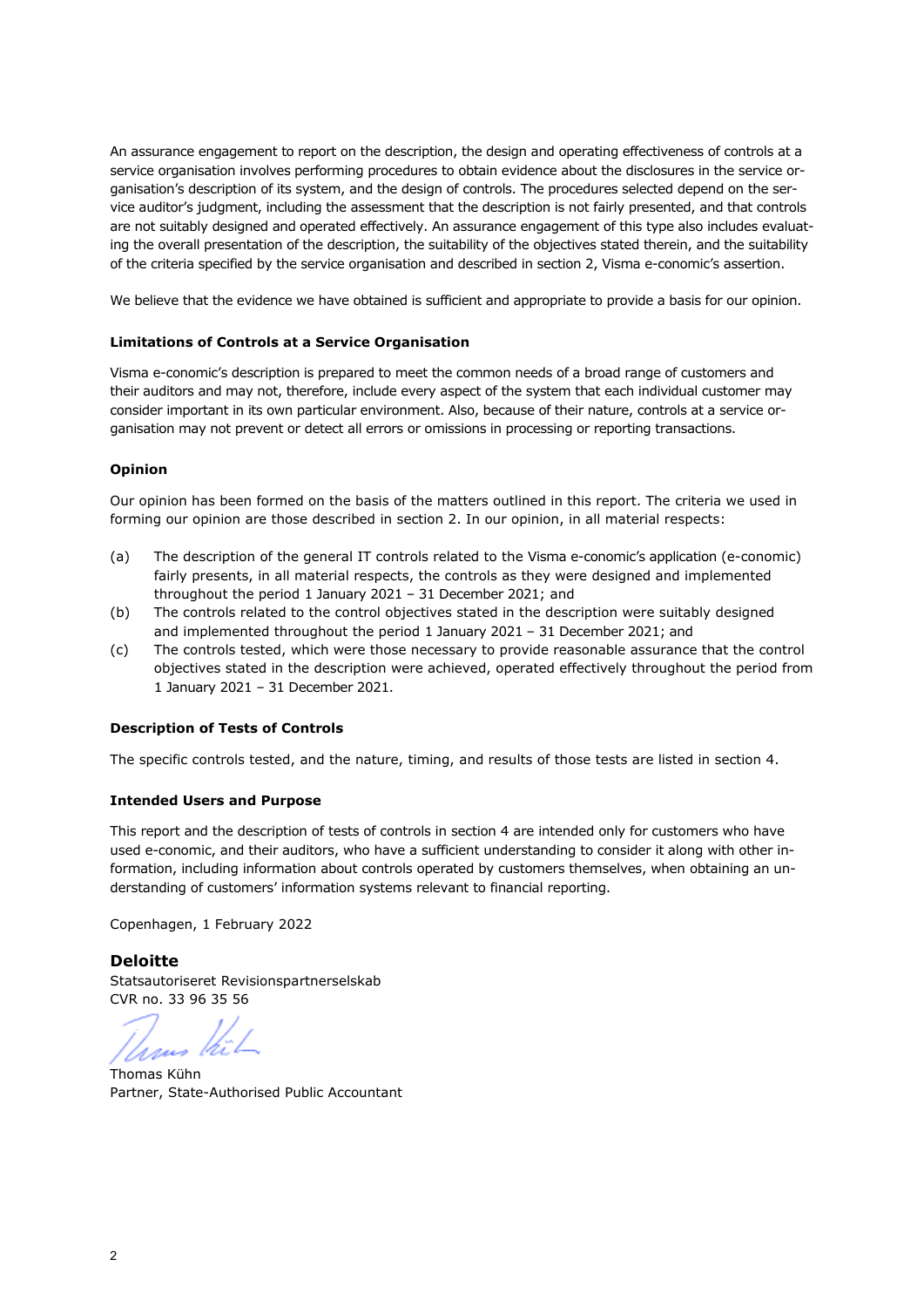# <span id="page-4-0"></span>**2 Visma e-conomic A/S' assertion**

The accompanying description has been prepared for customers who have used e-conomic and their auditors, who have a sufficient understanding to consider the description, along with other information, including information about controls operated by customers themselves, when obtaining an understanding of customers' information systems relevant to financial reporting. Visma e-conomic confirms that:

- a) The accompanying description in section 3 fairly presents e-conomic for processing of customers' accounting data in the period 1 January 2021 – 31 December 2021. The criteria used in making this assertion were that the accompanying description:
	- i. Presents how the system was designed and implemented, including:
		- The types of services provided, including, as appropriate, classes of accounting data processed.
		- The procedures, within both information technology and manual systems, by which accounting data were initiated, recorded, processed, corrected as necessary, and transferred to the reports prepared for customers.
		- The related accounting records, supporting information and specific accounts that were used to initiate, record, process and report transactions; this includes the correction of incorrect information and how information is transferred to the reports prepared for customers.
		- How the system dealt with significant events and conditions, other than accounting data.
		- The process used to prepare reports for customers.
		- Relevant control objectives and controls designed to achieve those objectives.
		- Controls that we assumed, in the design of the system, would be implemented by user entities, and which, if necessary to achieve the control objectives stated in the accompanying description, are identified in the description along with the specific control objectives that cannot be achieved by ourselves alone.
		- Other aspects of our control environment, risk assessment process, information system (including the related business processes) and communication, control activities and monitoring controls that were relevant to processing and reporting customers' transactions.
	- ii. Contains relevant information about changes in the general IT controls carried out during the period from 1 January – 31 December 2021.
	- iii. Does not omit or distort information relevant to the scope of the system being described, while acknowledging that the description is prepared to meet the common needs of a broad range of customers and their auditors and may not, therefore, include every aspect of the system that each individual customer may consider important in its own particular environment.
- b) The controls related to the control objectives stated in the accompanying description were suitably designed, implemented and operated effectively in the period 1 January 2021 – 31 December 2021. The criteria used in making this assertion were that:
	- i. The risks that threatened achievement of the control objectives stated in the description were identified; and
	- ii. The identified controls would, if operated as described, provide reasonable assurance that those risks did not prevent the stated control objectives from being achieved, and that;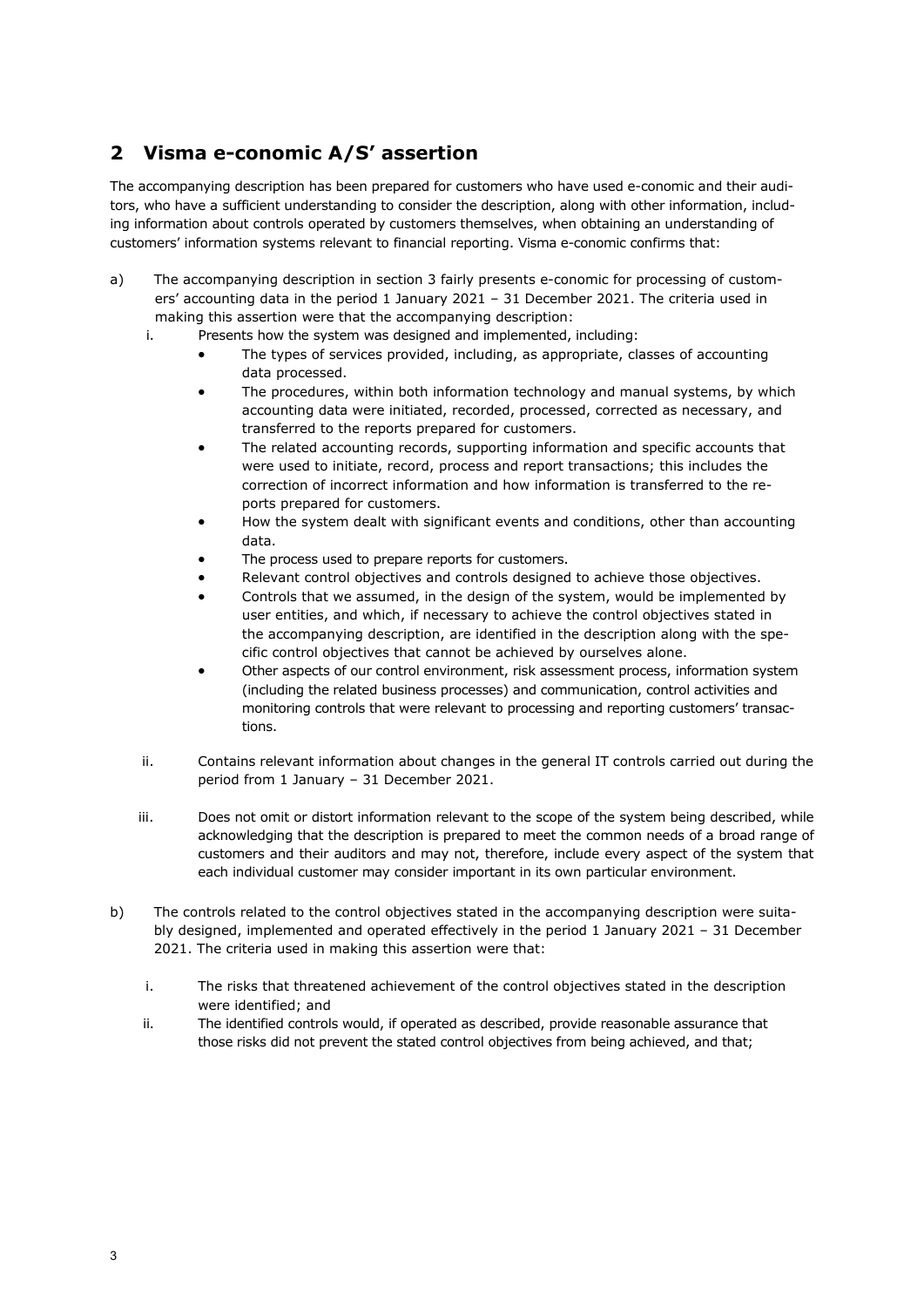iii. the controls were applied consistently as designed, including that manual controls were carried out by persons with adequate competencies and authority throughout the entire period from 1 January 2021 – 31 December 2021

Copenhagen, 1 February 2022

**Visma e-conomic A/S** \_\_\_\_\_\_\_\_\_\_\_\_\_\_\_\_\_\_\_\_\_\_\_\_\_\_\_\_\_\_\_\_\_\_\_\_\_ Lars Engbork

Lars Engbork **Managing Director**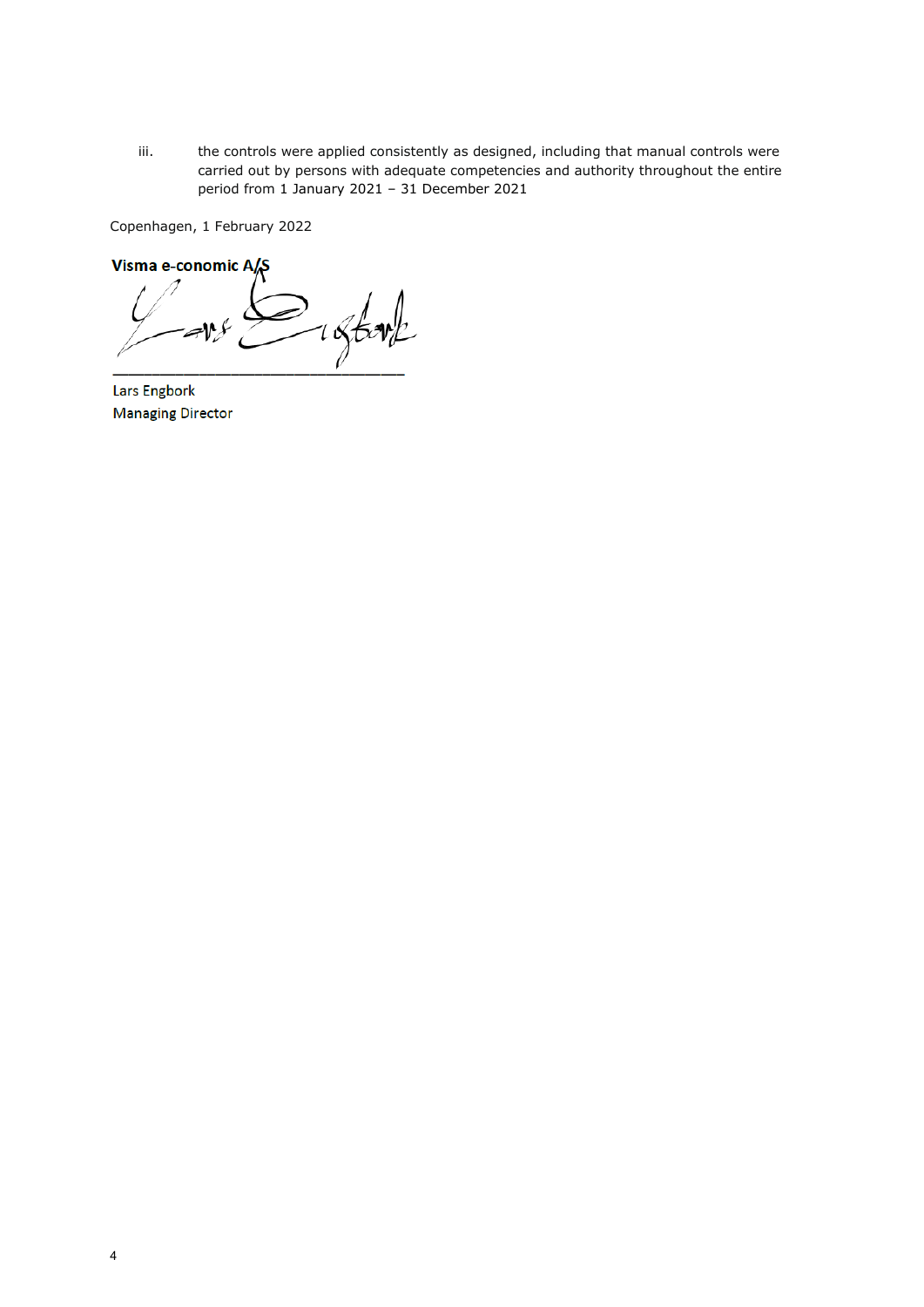# <span id="page-6-0"></span>**3 Visma e-conomic A/S' description**

## **3.1 Introduction**

Visma e-conomic is a software company selling a cloud-based product called e-conomic, which provides solutions within the areas of ERP, electronic invoicing and accounting to the Danish market. Visma e-conomic is owned by Visma - a leading provider of core business software for a more efficient and resilient society. Visma simplifies the work of companies and organisations of all sizes, empowering people and helping businesses grow and thrive. Headquartered in Norway, Visma has over 13,600 employees and 1 million customers across the Nordics, Benelux, Central and Eastern Europe and Latin America who share the same passion to **make progress happen**.

By taking advantage of opportunities in a fast-moving market characterised by rapid development in technology, Visma has turned into an international leader in cloud software delivery, and cloud solutions are Visma's top priority.

As a provider of mission critical systems, Visma takes great responsibility when it comes to information security and protecting the privacy of its customers and employees. Being part of the Visma Group, Visma e-conomic is continuously working on improving its security and data protection procedures and practices throughout the organisation.

This report is designed to provide information to clients and auditors on the general IT controls applicable to the product, e-conomic. Application controls in e-conomic are not covered in this report.

## **3.2 Description of Visma e-conomic A/S' services**

Visma e-conomic enables small and medium-sized businesses to operate their accounting and bookkeeping practices as expected by Danish law through providing the application, e-conomic. By using e-conomic, customers can handle accounting activities such as invoicing, sales, finance, bookkeeping, VAT accounts and the statements, and reporting.

Via integrations to third-party applications such as time management tools, booking systems and inventory management software, it is possible for businesses to achieve an all-around administration solution. Furthermore, it is possible to upscale the system to have ERP functionalities.

The e-conomic application utilises the Google Cloud Platform for the application and database servers, Amazon S3 for storage of invoice attachments and Microsoft Azure for storage of database backups, as illustrated in the high-level infrastructure diagram below.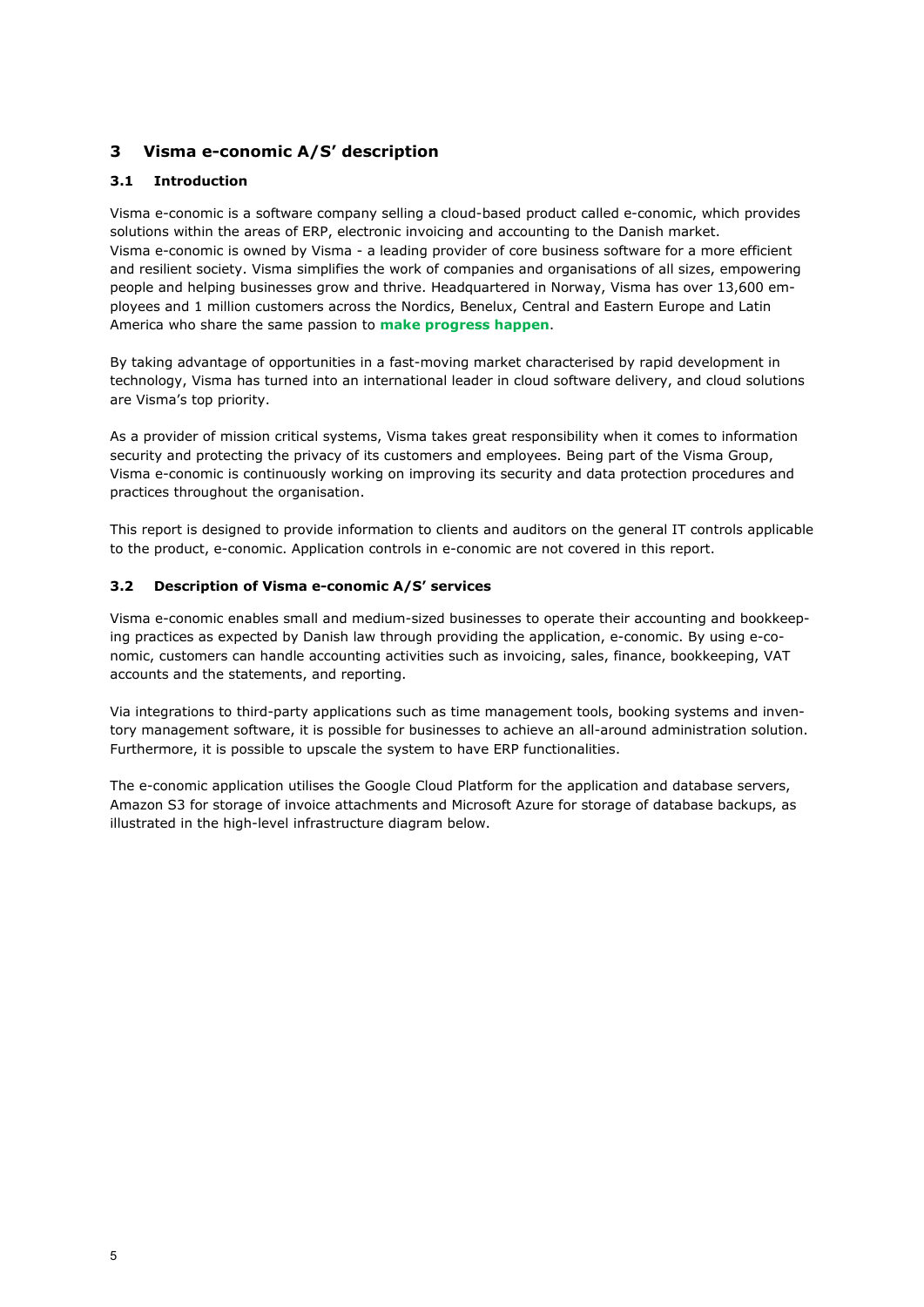

## **3.3 Security governance in Visma Group and Visma e-conomic**

The CEO of Visma Group is overall accountable for information security. Responsibility for information security is a line responsibility and distributed throughout all of Visma's business units.

As a part of Visma Group, Visma e-conomic complies with the general policies and procedures set by Visma Group.

## **3.3.1 Visma Group Security Forum**

The Visma Group Security Forum consists of security professionals that represent business units in various parts of Visma Group.

The purpose of this forum is to discuss security-related cases and tasks to identify the issue and propose solutions to mitigate security threats when applicable. The Group Security Forum proposes audits, alterations and additions to Visma Group security policies in addition to guidelines to Visma Group management. The Group Security Forum acts as the supreme council on security-related issues in Visma.

## **3.3.2 Visma Security Steering Group**

The Visma Security Steering Group consists of the Visma CEO, Visma CISO, Visma DPO, division directors and the head of development. The purpose of the group is to:

- Ensure the involvement of all stakeholders impacted by security considerations
- Ensure that security strategy is integrated with business strategy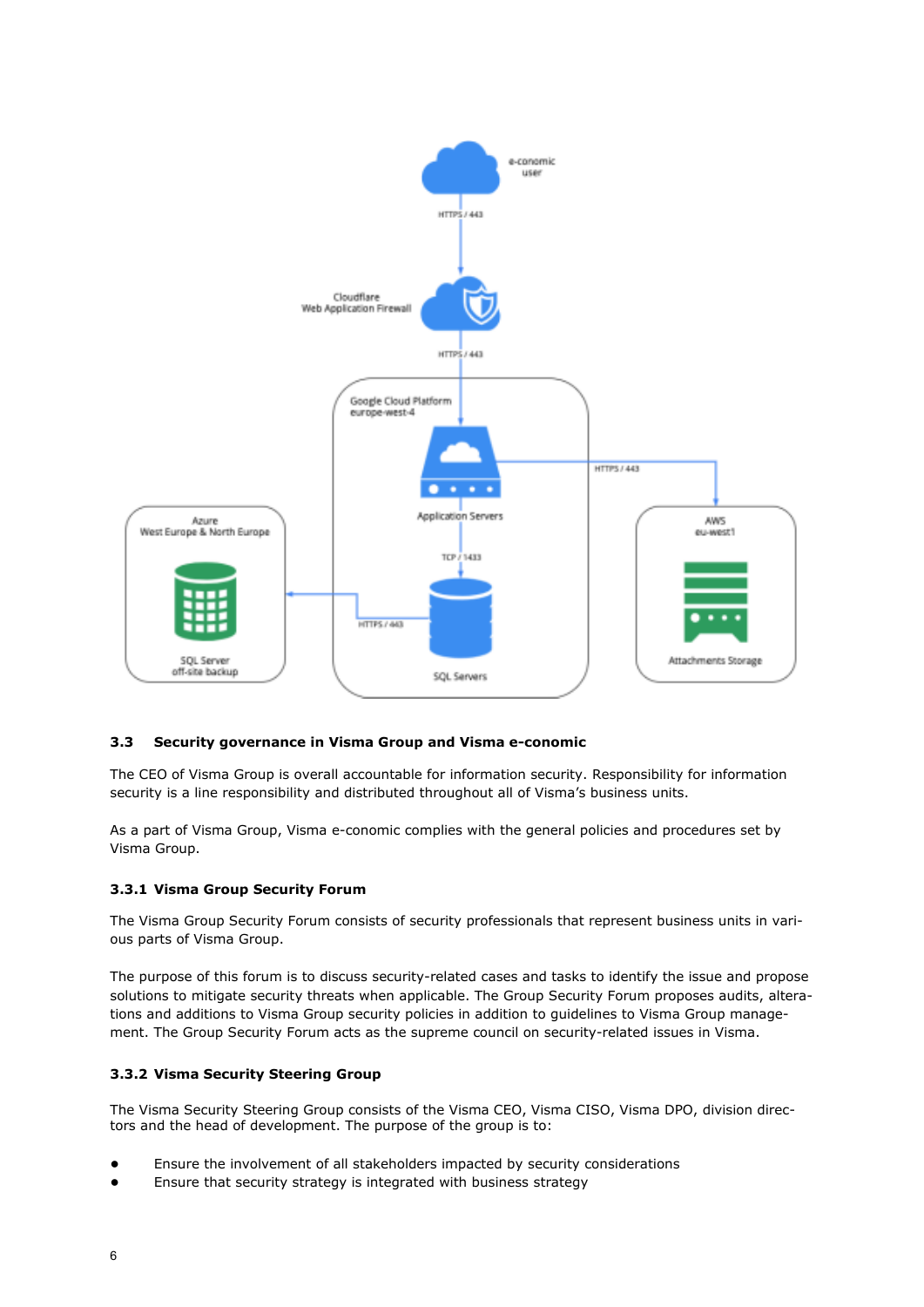- Maintain a status on specific actions in the information security programme
- Align on emerging risk, business unit security and compliance issues.

## **3.3.3 Visma e-conomic Security Forum**

The Visma e-conomic Security Forum consists of the Managing Director, Security Project Manager, Data Protection Manager, Director of Engineering and the Director of Core. The Visma e-conomic Security Forum aims to meet monthly.

The purpose of this forum is to make informed decisions when dealing with security and privacy risks on a business unit level. Upon sharing perspectives and understanding issues from different stakeholders, the Visma e-conomic Security Forum maintains a risk register that is used to prioritise the mitigation and elimination of various security and privacy-related risks.

## **3.3.4 Security Engineers and the Security Guild**

Within each product team, Visma e-conomic appoints a Security Engineer to be responsible for all security-related questions and issues. Security Engineers play a significant role in the technical response to product-related security incidents, including investigating the root cause analysis and leading the technical mitigation strategy. Additionally, Security Engineers educate their colleagues in triaging security defaults and help conduct threat modelling in their teams.

The Security Engineers, together with the Security Project Manager and the Director of Engineering, form the Security Guild, which meets bi-monthly to discuss and escalate various security issues within the various teams.

## **3.3.5 Managers**

Managers are responsible for ensuring that policies and procedures are implemented and followed in their respective units/departments/divisions.

## **3.3.6 All employees**

It is the collected practices of all Visma employees that contribute the most to Visma's information security. As an employee, it is important to be aware that risk is often very subjective and that one's own recognition of risk may not coincide with Visma's. It is therefore every employee's responsibility to follow the policies and procedures of Visma.

All employees are responsible for following general security policies and the security provisions of their roles and the procedures they perform. This includes reporting security incidents and violations of Visma's security policies to their nearest manager. All employees are encouraged to suggest improvements to the security policies if the policies are inadequate.

New employees of Visma e-conomic are introduced to the security policies during their onboarding and are subject to ongoing training and awareness throughout the year.

## **3.4 Control environment**

Visma e-conomic has established the following general IT controls to support the delivery of e-conomic (references are to Annex A of ISO 27001:2013):

- Information security policy (A.5)
- Internal organisation (A.6)
- Human resource security (A.7)
- Access control (A.9)
- Operations security (A.12)
- Communications security (A.13)
- System acquisition, development and maintenance (A.14)
- Supplier relationship (A.15)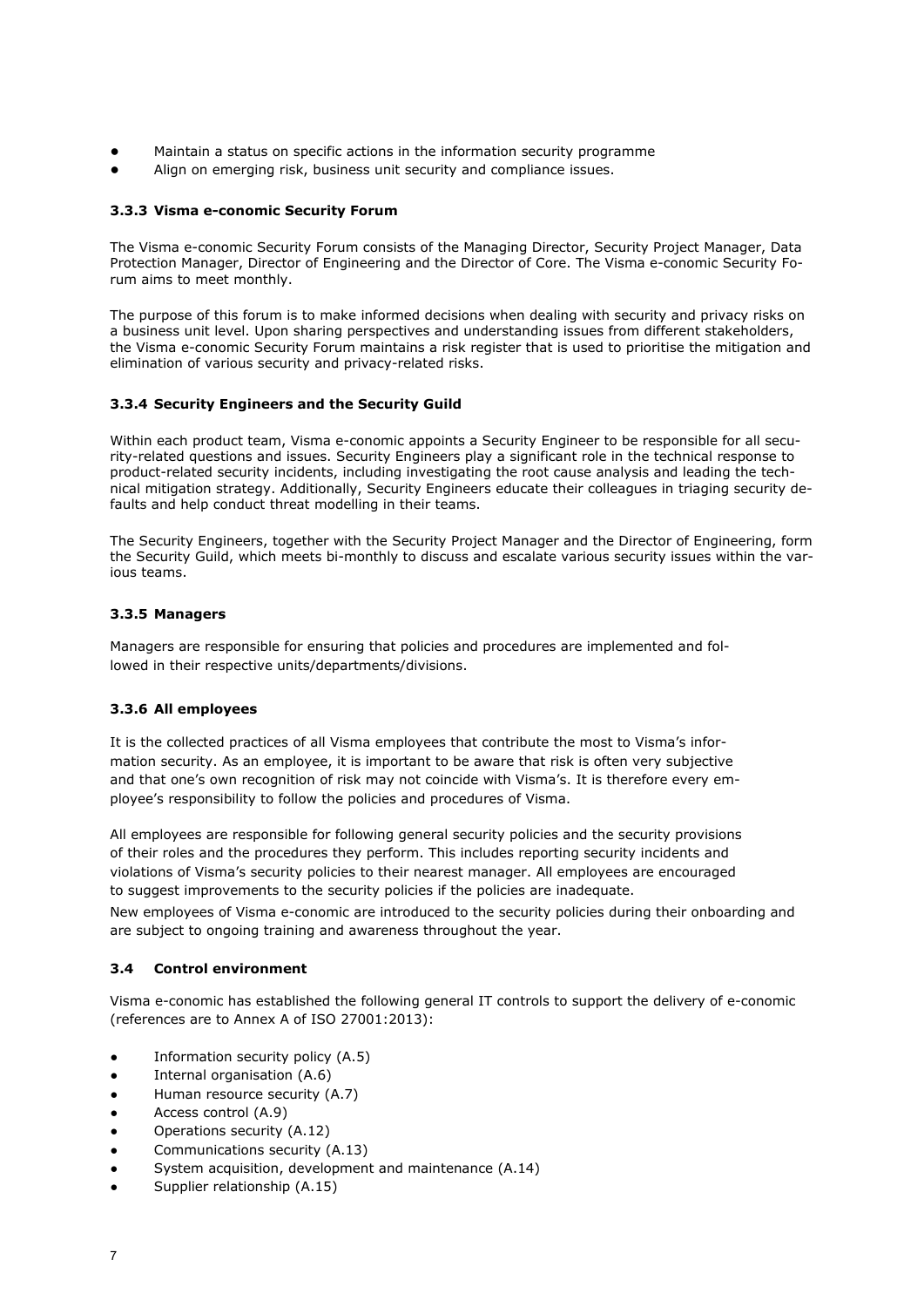Information security incident management (A.16)

## **3.5 Information security policy (A.5)**

## **3.5.1 Policies for information security**

The Visma e-conomic's business is based on information and data, and as such is dependent on the trust of customers, partners, suppliers, shareholders and employees. In order to maintain information security at all levels in the organisation, from support cases and data in the cloud to the confidentiality of business relations, Visma e-conomic abides by the Visma Information Security Policy.

The Information Security Policy addresses the following main areas:

- Risk management
- Organisation and responsibilities for information security
- Acceptable use
- Access controls and access codes
- Software as a Service usage
- Password policies
- Removable storage
- Use of email
- Remote access
- Use of personal devices
- Information classification and handling

The Visma Information Security Policy is managed by the Visma Group Security Forum. Visma Management approves the policies based on recommendations from the Group Security Forum annually. The Visma Information Security Policy is implemented throughout Visma e-conomic in addition to other security policies tailored to fit the practices of Visma e-conomic.

All security policies and guides are available on the intranet for all employees. New employees are made aware of these policies during their onboarding process and employees are subject to ongoing security awareness and training.

## **3.5.2 Risk Management**

Throughout Visma, it is the belief that effective risk management integrated with all organisational processes contributes to the achievement of objectives and improved performance in the working environment, security, legal and regulatory compliance, product quality, project management, operational effectiveness, governance and corporate reputation. To determine risk, Visma e-conomic uses the *risk = impact x likelihood* methodology, with risk, impact and likelihood levels appropriate to Visma e-conomic and its customers. Risk levels take into account information about the asset being protected, the value of the asset, and any vulnerabilities or threats against it.

By identifying all relevant risks that threaten the security and privacy of information, Visma e-conomic is able to maintain an acceptable level of risk through the implementation of technical and organisational controls.

Risk management at Visma e-conomic is implemented on multiple levels. On a high level, the Visma economic Security Forum evaluates risks within the scope of privacy and security and documents them in a risk register. All members of the Forum add to the risk register on a continuous basis and based on impact and likelihood, the risks are prioritised for elimination and mitigation at the Forum.

A risk-based security assessment of the e-conomic application and its components is performed on an annual basis and is reviewed and approved by Visma Group Security and Visma Group Privacy. The purpose is to provide documentation of how Visma e-conomic fulfils certain requirements and recommendations for application security, information security and privacy and data protection and actions that must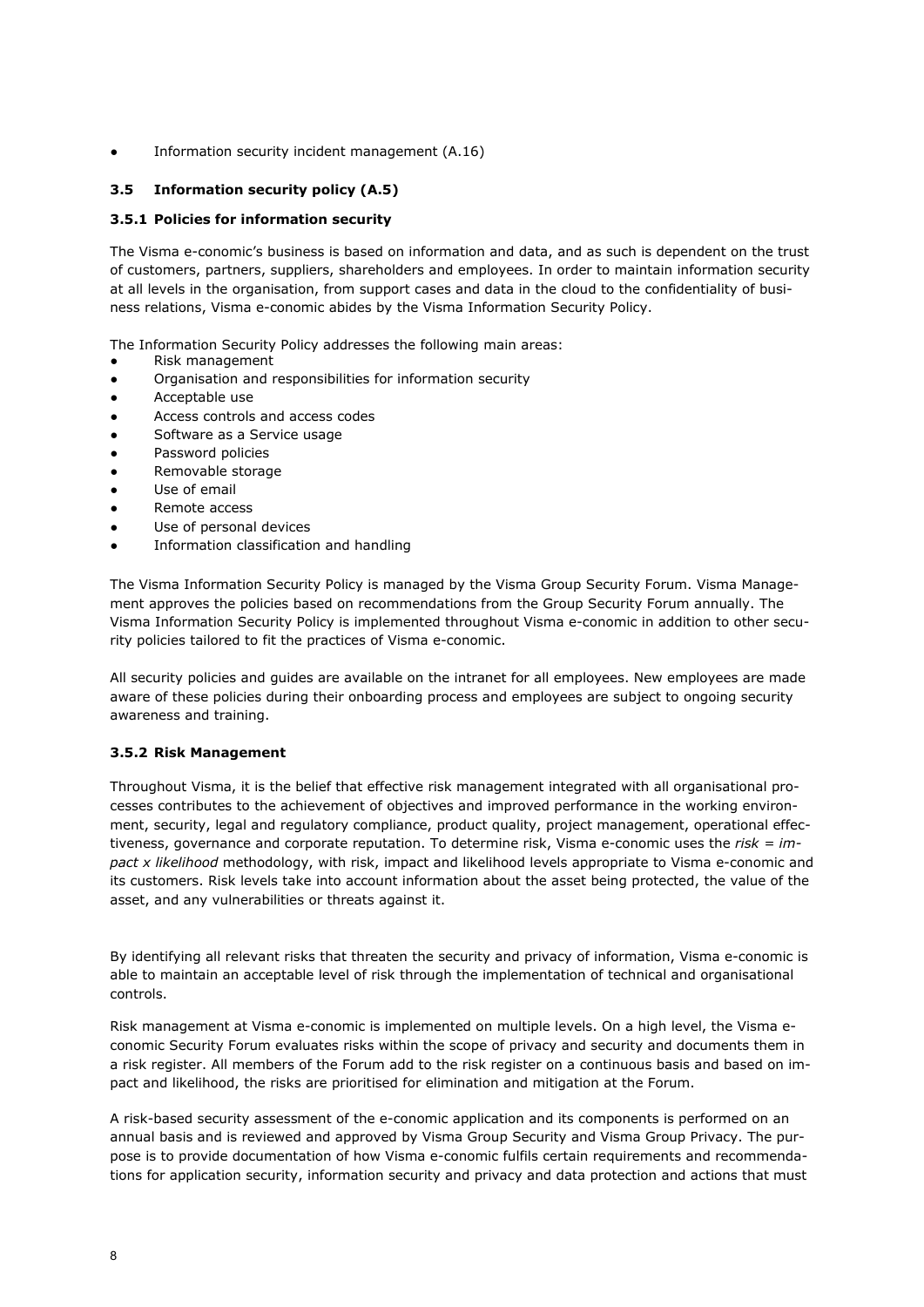be taken in order to improve security and compliance. Actions to be taken are created as tickets, which are prioritised and based on risk to customers and Visma e-conomic.

Visma e-conomic also performs a privacy risk assessment annually in regard to the processing of customers' personal data. The assessment considers the likelihood and impact of the loss of confidentiality, integrity and availability of personal data for the data subjects and Visma. The purpose of this assessment is to evaluate whether the technical and organisational controls in place are sufficient to protect the data processed.

For all third parties that process personal data on behalf of Visma e-conomic and its customers, vendor risk assessments are performed annually. These assessments consider the types and amount of personal data processed by third parties and the controls in place to protect the data, e.g. where data is hosted, level of encryption and deletion procedures. For third parties that process data outside of the EU/EEA, risks are created for the processing of data in third countries. In response, Visma e-conomic performs a Transfer Impact Assessment to evaluate the level of security and privacy in the relevant countries where data is processed.

#### **3.6 Internal organisation (A.6)**

#### **3.6.1 Information security roles and responsibilities**

As a part of Visma Group, Visma e-conomic complies with the policies and procedures set by Visma Group. Within Visma e-conomic, the management has defined and allocated all information security responsibilities.

The Managing Director has the overall responsibility for the internal security policies in Visma e-conomic. Managers are responsible for the daily information security compliance and contribute towards the achievement of Visma e-conomic's operational information security processes and procedures.

Departments in Visma e-conomic are responsible for the information security and the security of their respective products and services within their own areas. Employees are responsible for maintaining information security in products, services and processes and for reporting security incidents, as necessary.

Additionally, Visma e-conomic has established a Security Forum within the organisation. The high-level security and privacy-related risk register is owned by the Visma e-conomic Security Forum.

## **3.7 Human resources security (A.7)**

#### **3.7.1 Screening**

Prior to employment, Visma e-conomic ensures that employees understand their responsibilities and that they are suitable for the roles for which they are considered.

Screening is carried out by the hiring manager in collaboration with HR. Depending on the role and responsibilities the candidate is to take on, there may be more stages for the candidate to pass before reaching the final stage in being offered a contract. These stages may include personality and logic tests, reference calls, and criminal background checks for employees who would gain access to the production SQL server.

All employment contracts include a non-disclosure agreement covering information related to customer data, sales and marketing data, strategy and other confidential business data. Employees are held to confidentiality both during and after employment.

#### **3.7.2 Information Security awareness, education and training**

One of Visma e-conomic's main assets is the employees, and Visma e-conomic ensures that the employees receive continuous awareness and training related to security and privacy. This is done by sharing internal knowledge and through offering relevant external courses and certifications for the employees.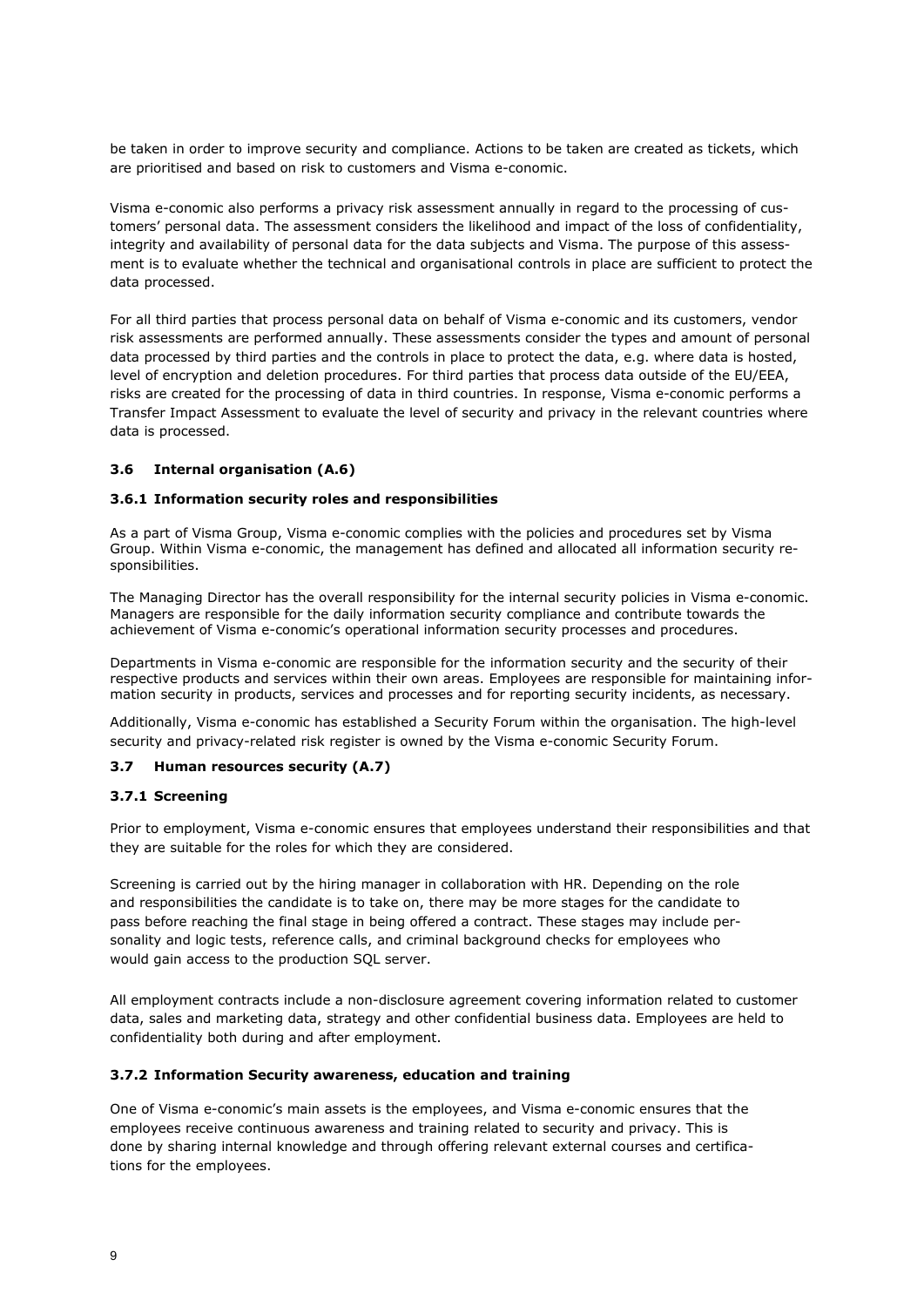All new employees are required to participate in an onboarding session titled 'Introduction to Legal and Compliance', where employees receive an introduction to all internal policies related to data protection as well as a walkthrough of all implemented information security policies.

All policies and procedures are available to employees on the company intranet at all times.

## **3.8 Access control (A.9)**

#### **3.8.1 Access Control Policy**

Visma e-conomic ensures that access to information and information processing facilities is limited to those who have a work-related need to do so. The access Control Policy is based on the least privilege principle. Privileged access assignments may be segregated into unit-based groups such as marketing, human resources, customer support or other business units.

Depending on the service system in use, policies may be tailored specifically to provide a default privilege setting for different types of user accounts.

#### **3.8.2 User access provisioning**

User access is provisioned with an organisation-wide access management system built on top of Visma's privileged domain accounts. Permissions that touch customer data or introduce production changes in any way are requested as time-based tokens and can only be performed by vetted personnel while producing an audit trail.

#### **3.8.3 Review of user access rights**

The team responsible for the production environment within the Product Unit of Visma e-conomic is subject to an additional vetting process to allow self-provisioning of time-based tokens, while all other units must be reviewed and verified at each request by the corresponding service owner. Privileged access is only granted as time-based tokens up to a maximum of 8 hours for specific roles.

Periodic reviews of access rights are performed on a regular basis by the owner of each system.

#### **3.8.4 Removal or adjustment of access rights**

Upon termination of employment, Visma e-conomic ensures that employees return all relevant assets, including mobile devices and key cards, and access to data. Regarding access from central systems, Visma Group handles changes to employee roles and terminations upon notification from Visma e-conomic. For any systems not controlled centrally, Visma e-conomic uses an offboarding checklist.

#### **3.8.5 Secure logon procedures**

Password requirements for all systems and accounts are described in the Visma Information Security Policy. Employee passwords must meet the length and complexity requirements, and multi-factor authentication should be used where supported. For all work and privileged accounts, employees are automatically enrolled in 2-factor authentication.

#### **3.8.6 Password management system**

Visma's Active Directory enforces an industrial standard for length and complexity of the password.

Additionally, Visma e-conomic uses a password management system to enforce strong master passwords and multi-factor authentication when accessing production secrets. Access to the password management system is always logged.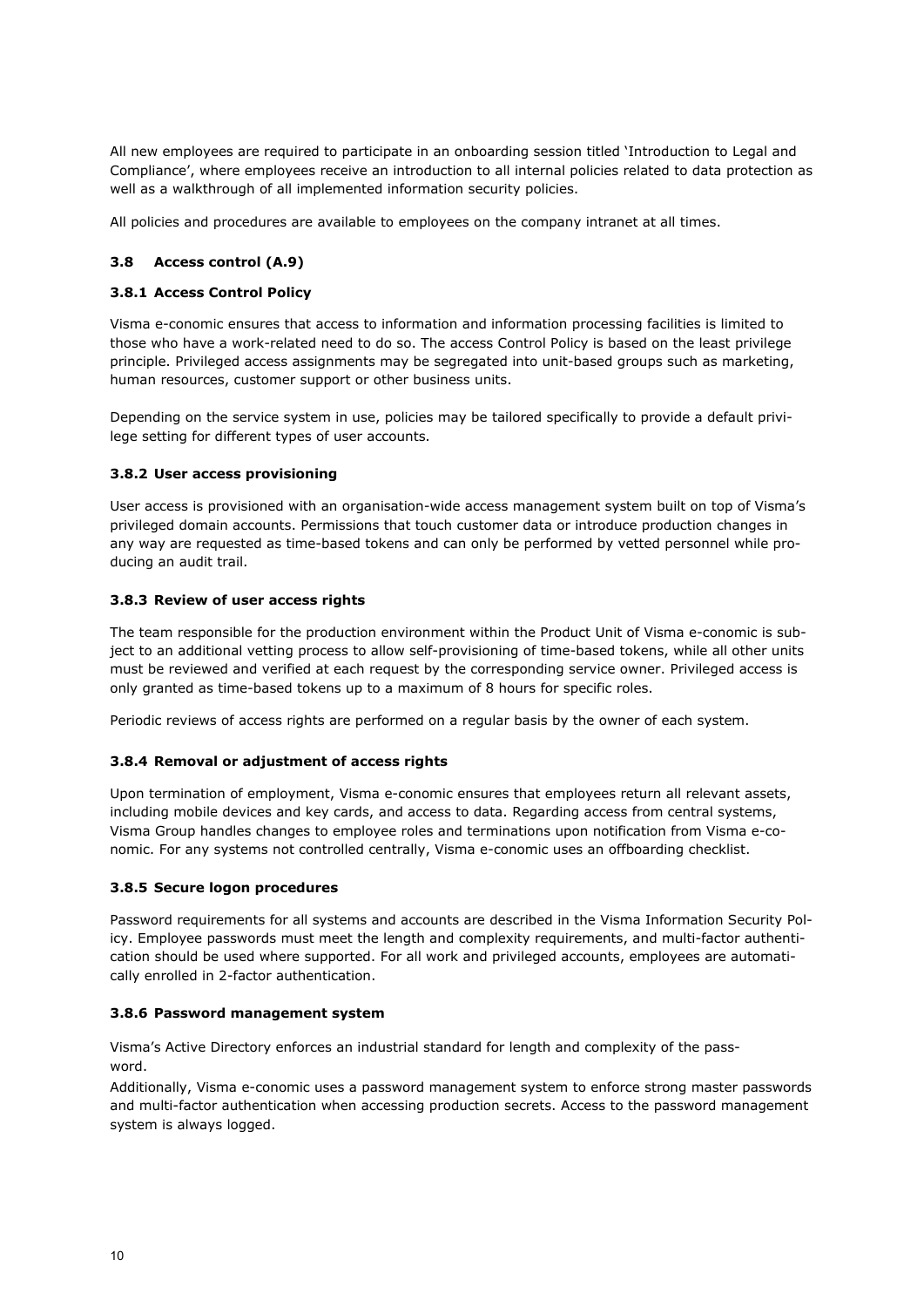## **3.9 Operations security (A.12)**

## **3.9.1 Documented operating procedures**

Visma e-conomic ensures the correct and secure operation of information processing facilities. A policy on operational procedures has been established, and a change management workflow has been implemented to ensure the control of changes to the production environments.

To provide guidance to employees working with operations, Visma e-conomic has created a number of field guides that contain information about essential areas of daily operations.

Information regarding potential incidents in operations are collected, from various tools, and sent to an alerting system, which alerts relevant people at all hours. After an incident, a post-mortem follow up is held to discuss the event, the root cause and actions to be taken.

## **3.9.2 Change management**

The procedure for change management is supported by the agile platform Jira software. The change management procedure ensures that all the changes are approved through peer review before any changes are deployed to production.

## **3.9.3 Capacity management**

Capacity monitoring is done on metrics of the application database. When it shows signs of congestion, an alert is triggered, informing the responsible operational personnel.

Metrics on capacity issues and availability are available through a metrics dashboard system, and historic and current incidents are available on a status page.

#### **3.9.4 Separation of development, testing and operational environments**

Development, testing and operational environments are completely separate from each other.

## **3.9.5 Information backup**

Information saved in databases is protected with everyday backup to the local disk and then copied to the external storage. The backup retention period is 90 days on the external storage. Transaction log backups are performed frequently for point-in-time recovery. The restore test of the production database is performed on a weekly basis.

## **3.9.6 Event logging**

Error and information logs are extracted from application servers as well as database servers. They are stored with specific retention periods for different types of troubleshooting and future references. Logs contain detailed information, including health of the server, health of databases, events and errors.

#### **3.9.7 Protection of log information**

Access to log information is managed by Visma Group's centralised identity management system, allowing only Visma e-conomic employees with work-related need access.

#### **3.9.8 Installation of software on operational systems**

Visma e-conomic performs a weekly build of the base application image based on the most recent images available with the cloud provider. The most recent base image is then used for all application deployments after completion. This ensures that the latest security patches and updates are applied to all test and production environments. Latest software patch installation on database servers is done on demand, but at least annually with a service window.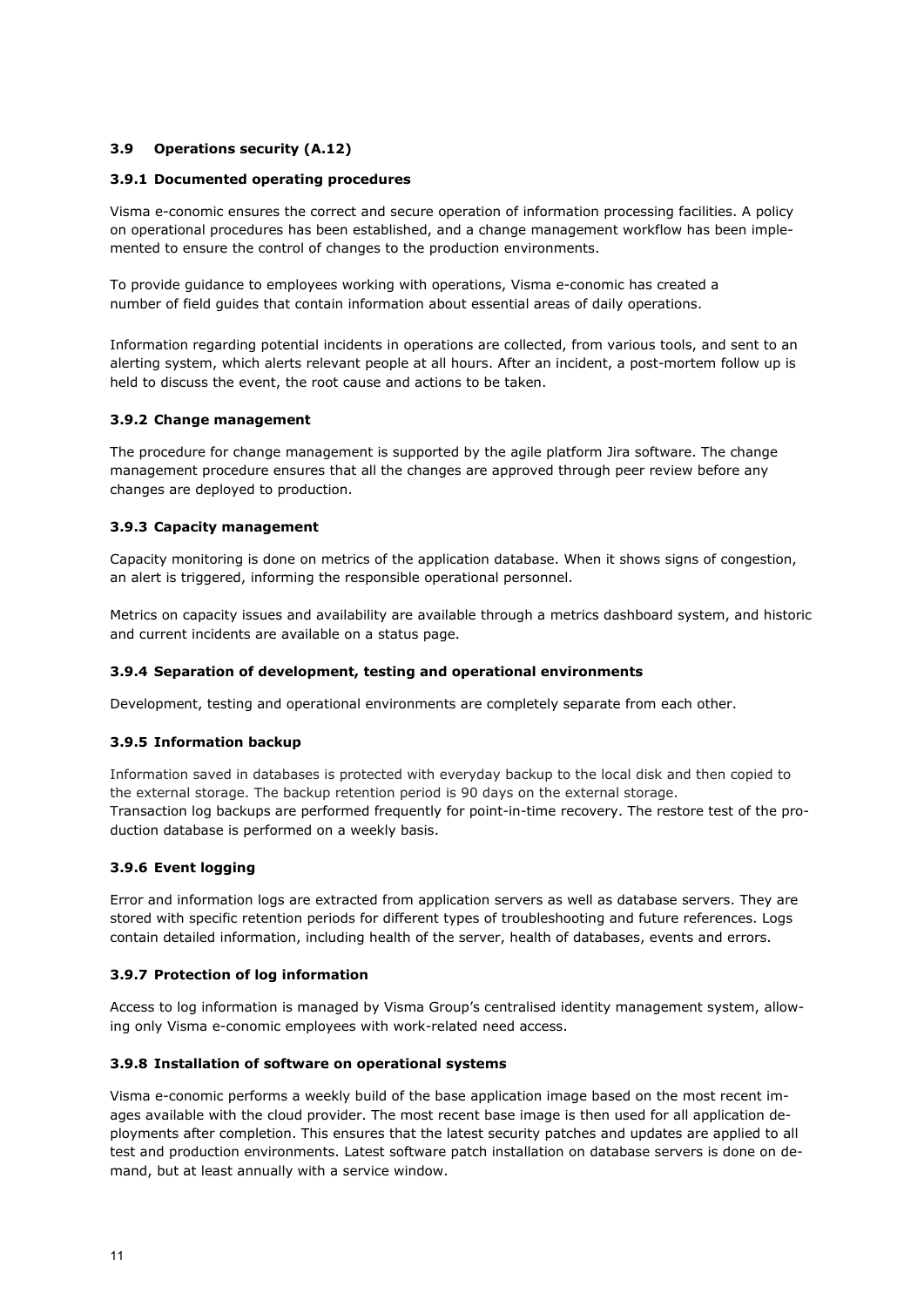## **3.9.9 Management of technical vulnerabilities**

Visma e-conomic minimises the risk of exploitation of technical vulnerabilities by an effective patch procedure as well as regular vulnerability scans of the codebase as well as of the infrastructure.

## **3.10 Communications security (A.13)**

## **3.10.1 Network controls**

Test, staging and production environments are segmented by separate cloud provider subscriptions and by firewall rules and separated from the rest of the Visma e-conomic network. Changes to network infrastructure are handled as peer reviewed code changes.

## **3.11 System acquisition, development and maintenance (A.14)**

## **3.11.1 System change control procedures**

Visma e-conomic ensures that information systems are designed and implemented according to the system development and security life cycle in order to maintain a structured and well-controlled environment. A system development and maintenance policy has been established and implemented and is supported by an established system development and security life cycle (SDLC) and by the use of an established change management workflow.

Large-scale or business-critical roadmap items are discussed and prioritised in the Product Steering Group.

For certain projects, a Project Mandate is written and continuously updated to document major decisions regarding e.g. scope and priorities.

Further documentation on e.g. business logic and technical implementation details is done in JIRA, as the high-level Epic is broken down into Stories and Tasks during either ad-hoc sessions or the individual teams' continuous planning and grooming sessions.

## **3.11.2 Technical review of applications after operating platform changes**

Procedures have been implemented to ensure that all changes to the operating platform have been reviewed and tested before these changes are implemented in production. Following the implementation of changes in the production environment, the tests are repeated to verify that the changes have been successful.

## **3.11.3 System security testing**

Visma e-conomic's development principles ensure that the e-conomic application maintains high quality through the following steps:

- Analysis, development, code review and test supported by JIRA
- Unit tests
- Coverity automated code scanning test
- Business Acceptance tests to make use cases for an effective test of standard customer scenarios

Furthermore, a Manual Application Vulnerability Assessment (Attack & Penetration) test is performed, as a minimum, on an annual basis.

## **3.12 Supplier relationships (A.15)**

## **3.12.1 Monitoring and review of supplier services**

A process for supplier procurement has been established to ensure classification of suppliers and, if applicable, to ensure that suppliers meet the security requirements.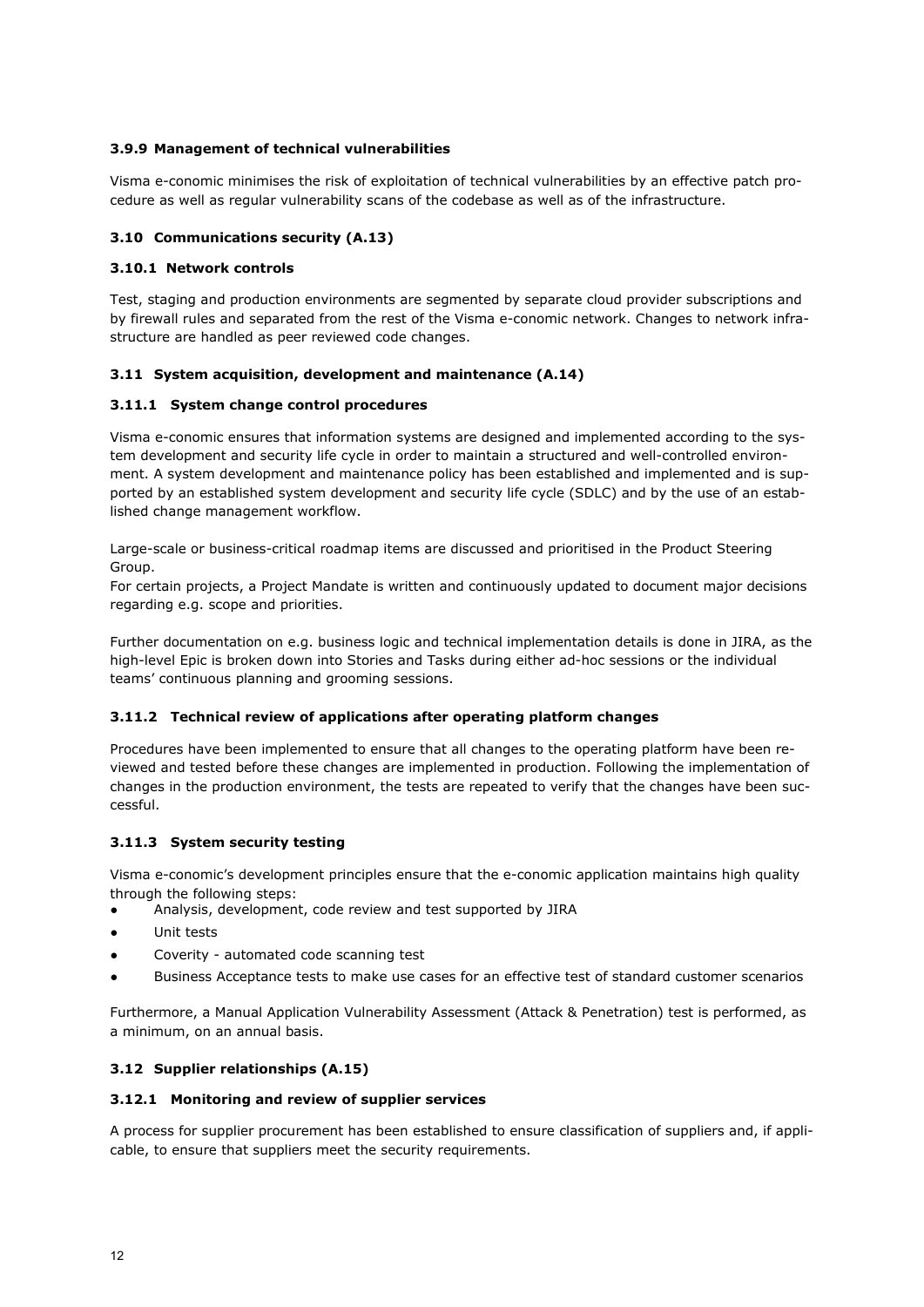Visma e-conomic maintains an agreed level of information security and service delivery in line with supplier agreements by monitoring, reviewing, and auditing suppliers on a regular basis. Audits are carried out annually to ensure that Visma e-conomic's sub-processors live up to all obligations set forth in the agreement and maintain a satisfactory security level based on any assessed risks.

## **3.13 Information security incident management (A.16)**

## **3.13.1 Responsibilities and procedures**

Visma e-conomic ensures a consistent and effective approach to the management of information security and/or privacy incidents, including the communication of these incidents to customers when necessary and relevant.

A process for analysing, mitigating, and responding to information security and/or privacy incidents or weaknesses has been established and implemented. All employees are also required to be alert and to notify of any potential security incidents. This includes responding to alarms from systems and customers, partners, etc. to detect weaknesses and potential incidents.

Following each incident, a meeting is held to discuss what happened and how Visma e-conomic responded, document the root cause, and make note of preventative actions to be taken.

## **3.13.2 Reporting information security events**

All Visma e-conomic employees are responsible for reporting potential incidents to the incident response team as soon as possible. Reported information security and/or privacy events and weaknesses are reviewed and classified on a regular basis.

## **3.14 Complementary user entity controls**

e-conomic is designed on the assumption that certain controls should be implemented and operated effectively by the customer in order to achieve certain control objectives in this report.

The list below describes additional controls that should be in operation in the customer's organisation to complement the controls offered by Visma e-conomic. The list does not represent, and should not be considered, an exhaustive list of the control policies and procedures which would provide a basis for the assertions underlying clients' financial statements.

Customers should consider whether the following complementary controls have been implemented and operated effectively within their own organisations:

- Controls to ensure that the customer organisation has proper control over the use of IDs and passwords used for accessing information in e-conomic
- Controls to ensure that the access rights assignments for e-conomic are provided adequately and in compliance with the user's work-related needs
- Controls to ensure that configuration changes are authorised, tested and approved through change management processes related to configuration changes
- Controls to ensure that the data processed in e-conomic is accurate and up to date
- Controls to ensure that physical access to the customer's premises is restricted to authorised individuals.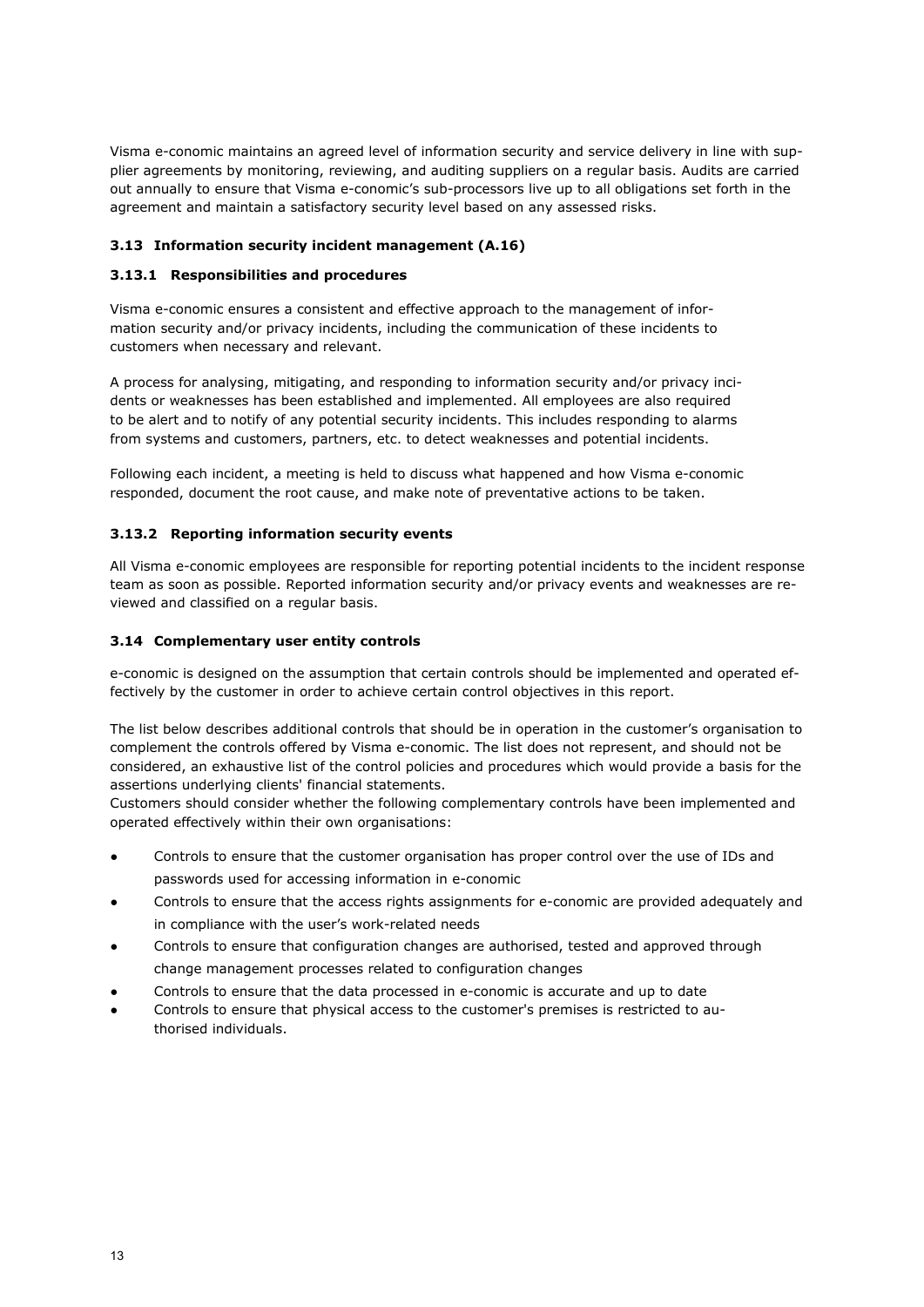# <span id="page-15-0"></span>**4 Controls, control objectives, tests and results hereof**

## **4.1 Introduction**

This report is intended to provide Visma e-conomic's customers with information about the controls at Visma e-conomic that may affect the processing of user organisations' account data and also to provide Visma e-conomic's customers with information about the design and implementation of the controls that were tested.

This report, when combined with an understanding and assessment of the controls at user organisations, is intended to assist user auditors in (1) planning the audit of user organisations' financial statements and in (2) assessing control risk for assertions in user organisations' financial statements that may be affected by controls at Visma e-conomic.

Our testing of Visma e-conomic's controls was restricted to the control objectives and related controls listed in the matrices in this section of the report and was not extended to controls described in the system description but not included in the aforementioned matrices, or to controls that may be in effect at user organisations. It is each user auditor's responsibility to evaluate this information in relation to the controls in place at each user organisation. If certain complementary controls are not in place at user organisations, Visma e-conomic's controls may not compensate for such weaknesses.

## **4.2 Test of Controls**

| Method                         | <b>Description</b>                                                                                                                                                                                                                                                                                                                                                                           |  |
|--------------------------------|----------------------------------------------------------------------------------------------------------------------------------------------------------------------------------------------------------------------------------------------------------------------------------------------------------------------------------------------------------------------------------------------|--|
| Inguiry                        | Interview, i.e., inquiry with selected personnel at Visma e-conomic                                                                                                                                                                                                                                                                                                                          |  |
| Observation                    | Observation of the execution of control                                                                                                                                                                                                                                                                                                                                                      |  |
| Inspection                     | Review and evaluation of policies, procedures, and documentation con-<br>cerning the performance of the control. This includes reading and evaluat-<br>ing reports and other documentation to assess whether specific controls<br>are designed and implemented. Furthermore, it is assessed whether con-<br>trols are monitored and supervised adequately and at appropriate inter-<br>vals. |  |
| Re-performance of con-<br>trol | Repetition of the relevant control to verify that the control functions as in-<br>tended.                                                                                                                                                                                                                                                                                                    |  |
|                                |                                                                                                                                                                                                                                                                                                                                                                                              |  |

The test of controls performed consist of one or more of the following methods:

# **4.3 Test of Operating Effectiveness**

Our test of the operating effectiveness of controls includes such tests as we consider necessary to evaluate whether those controls performed, and the extent of compliance with them, were sufficient to provide reasonable, but not absolute, assurance that the specific control objectives were achieved throughout the period from 1 January 2021 to 31 December 2021.

Our test of the operating effectiveness of controls was designed to cover a representative number of transactions throughout the period from 1 January 2021 to 31 December 2021 for each of the controls listed in this section, which are designed to achieve the specific control objectives. When selecting specific tests of the operating effectiveness of controls, we considered (a) the nature of the areas tested, (b) the types of available documentation, (c) the nature of audit objectives to be achieved, (d) the assessed control risk level, and (e) the expected efficiency and effectiveness of the tests.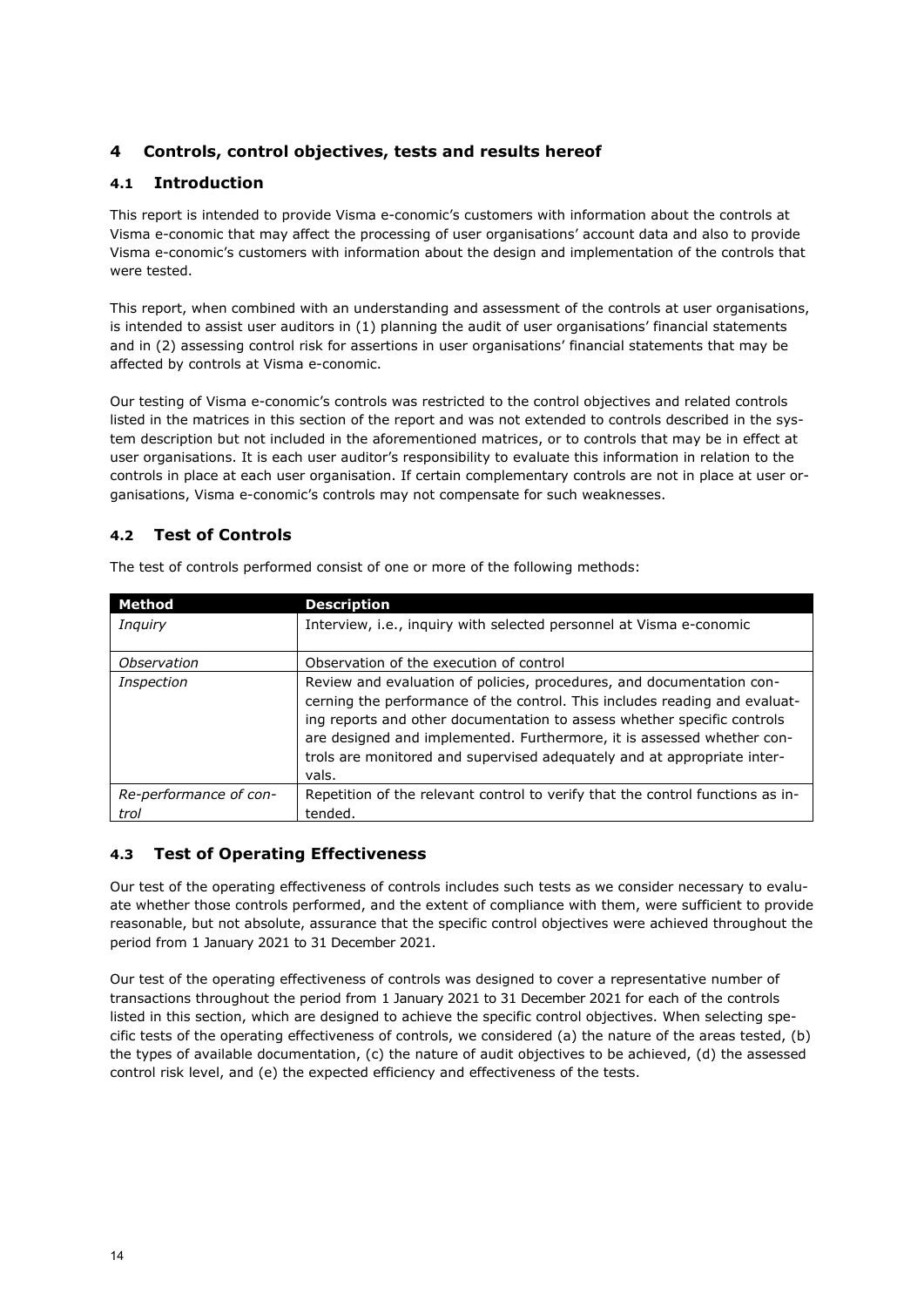# **4.4 Control objectives, controls, and test results**

## **4.4.1** Information Security Policy (A.5)

| <b>Control Area</b>                                           | Visma e-conomic's control activity                                                                                                                                                                                   | <b>Test performed by Deloitte</b>                                                                                                                                                                  | <b>Test Results</b>  |
|---------------------------------------------------------------|----------------------------------------------------------------------------------------------------------------------------------------------------------------------------------------------------------------------|----------------------------------------------------------------------------------------------------------------------------------------------------------------------------------------------------|----------------------|
| and regulations.                                              | Control objective: To provide management with direction and support for information security in accordance with business requirements and relevant laws                                                              |                                                                                                                                                                                                    |                      |
| A.5.1.1<br>Policies for information security                  | Visma e-conomic has prepared a management-ap-<br>proved IT security policy covering relevant infor-<br>mation security-related guidelines. The policy has<br>been published and communicated to relevant em-         | Deloitte inspected the IT security policy to<br>ascertain that this was reassuringly designed<br>and approved by management.                                                                       | No exceptions noted. |
|                                                               | ployees.                                                                                                                                                                                                             | Deloitte inspected documentation showing<br>that the IT security policy is communicated<br>to relevant employees.                                                                                  |                      |
| A.5.1.2<br>Risk assessment                                    | Visma e-conomic has prepared a management-ap-<br>proved risk assessment documenting main risks to<br>the business and service offered. The risk assess-<br>ment is reviewed annually or upon significant<br>changes. | Deloitte inspected the risk assessment to as-<br>certain that this was reassuringly designed<br>and approved by management.                                                                        | No exceptions noted. |
| A.5.1.3<br>Review of the policies for information<br>security | The IT security policy and the corresponding risk as-<br>sessment is evaluated annually or upon significant<br>changes.                                                                                              | Deloitte inspected the IT security policy and<br>the corresponding risk assessment and as-<br>sessed that the policy and the risk assess-<br>ment has been reviewed and approved by<br>management. | No exceptions noted. |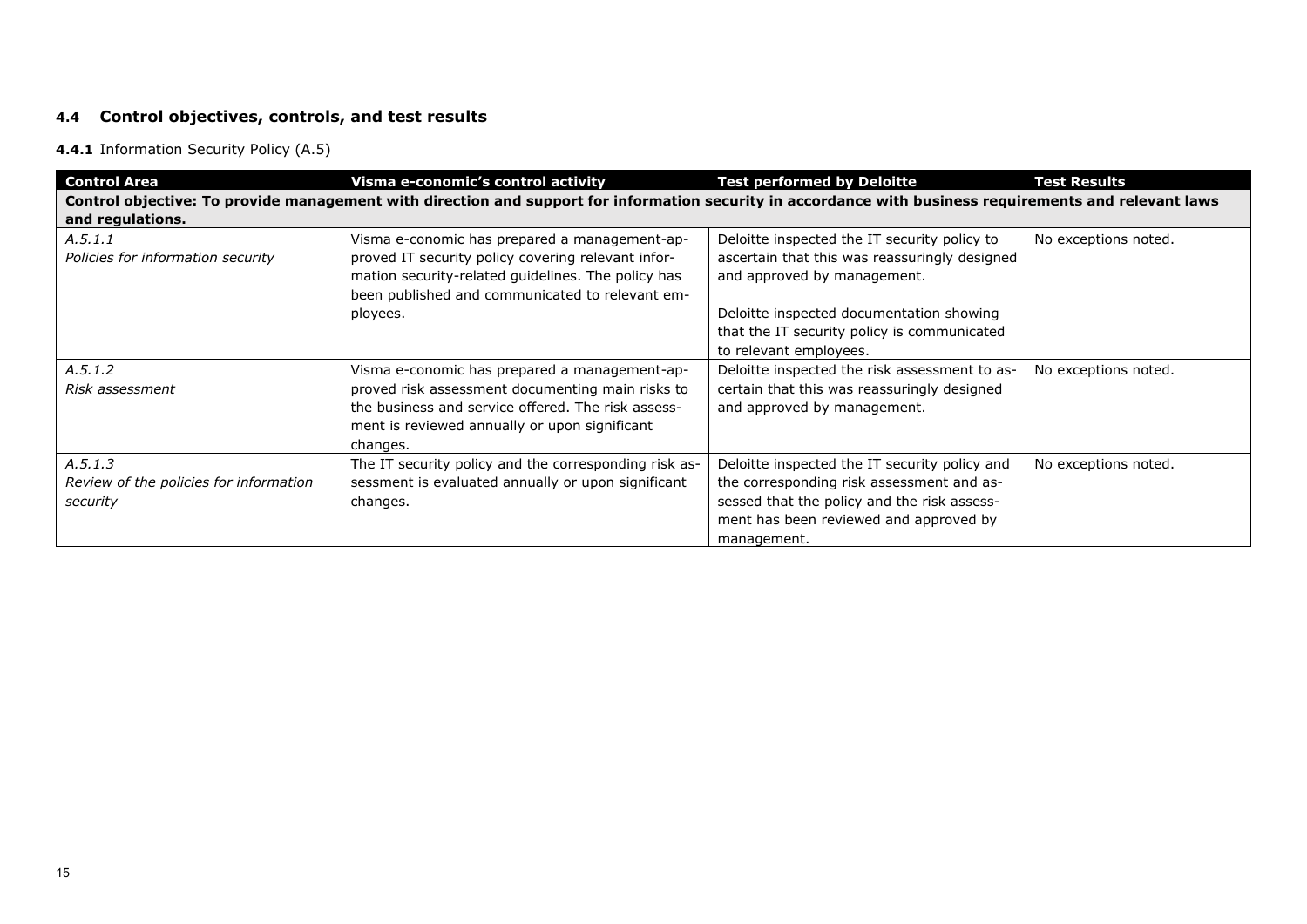**4.4.2** Organisation of Information Security (A.6)

| <b>Control Area</b>                                  | Visma e-conomic's control activity                                                                                                                           | <b>Test performed by Deloitte</b>                                                           | <b>Test Results</b>  |  |
|------------------------------------------------------|--------------------------------------------------------------------------------------------------------------------------------------------------------------|---------------------------------------------------------------------------------------------|----------------------|--|
|                                                      | Control objective: To establish a management framework to initiate and control the implementation and operation of information security within the organisa- |                                                                                             |                      |  |
| tion.                                                |                                                                                                                                                              |                                                                                             |                      |  |
| A.6.1.1                                              | Visma e-conomic has allocated roles and responsi-                                                                                                            | Deloitte inspected the organisational chart                                                 | No exceptions noted. |  |
| Information security roles and responsi-<br>bilities | bilities in an organisational chart, and the employ-<br>ees are familiar with their tasks and responsibilities                                               | and through inquiries verified that the em-<br>ployees understand their tasks and function. |                      |  |
|                                                      | to ensure proper handling of security-related activi-                                                                                                        |                                                                                             |                      |  |
|                                                      | ties.                                                                                                                                                        |                                                                                             |                      |  |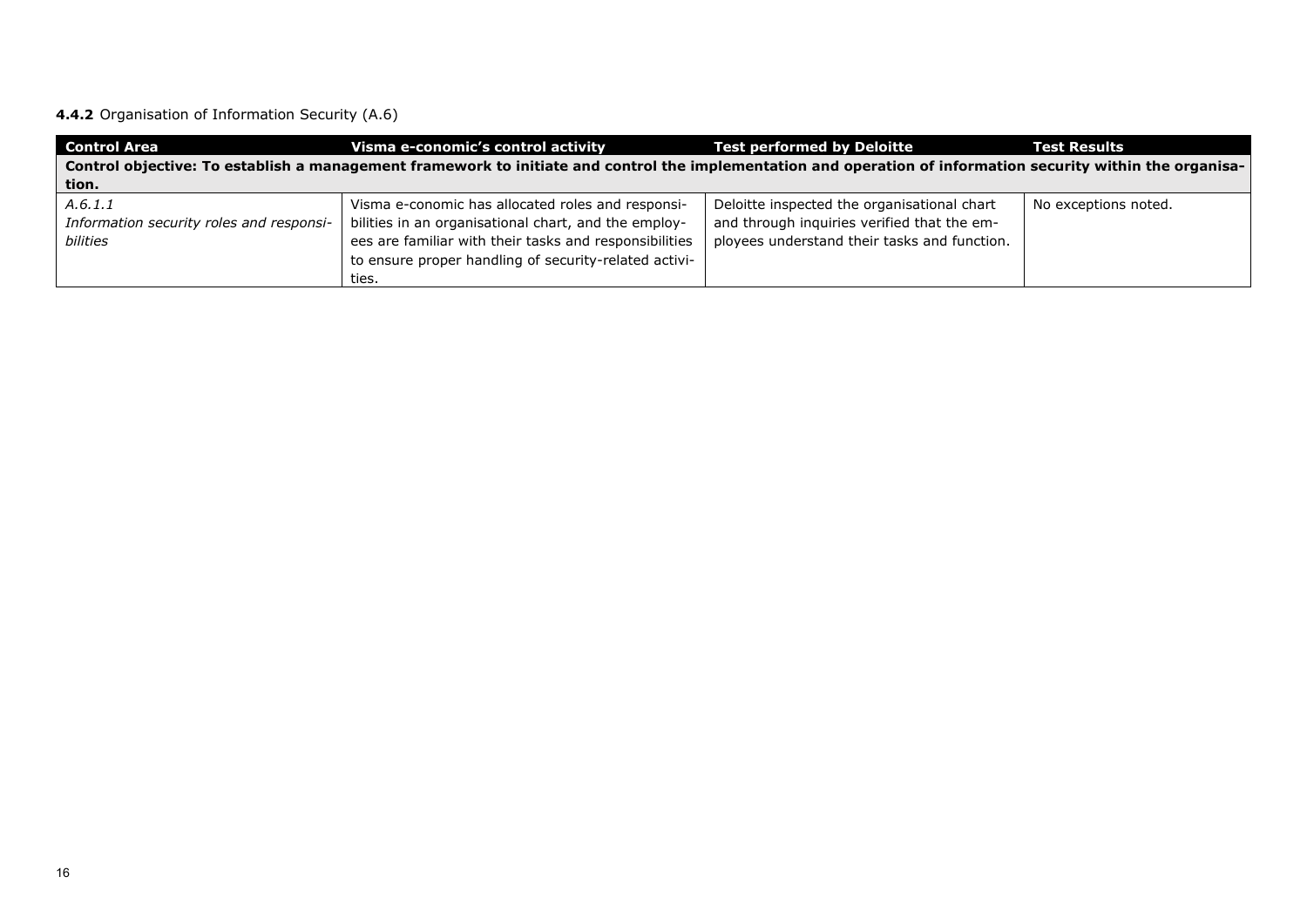**4.4.3** Human resource security (A.7)

| <b>Control Area</b>                    | Visma e-conomic's control activity                                                                                                                             | <b>Test performed by Deloitte</b>               | <b>Test Results</b>  |
|----------------------------------------|----------------------------------------------------------------------------------------------------------------------------------------------------------------|-------------------------------------------------|----------------------|
|                                        | Control objective: To ensure that employees and contractors understand their responsibilities and are suitable for the roles for which they are considered. To |                                                 |                      |
|                                        | ensure that employees and contractors are aware of and fulfil their information security responsibilities.                                                     |                                                 |                      |
| A.7.1.1                                | Visma e-conomic is screening job applicants to en-                                                                                                             | Deloitte inquired with key personnel about the  | No exceptions noted. |
| Screening                              | sure suitable candidates for the roles intended.                                                                                                               | process for screening.                          |                      |
|                                        | Background verification checks on all candidates for                                                                                                           |                                                 |                      |
|                                        | employment are carried out, which involves refer-                                                                                                              | Deloitte inspected the procedures used and      |                      |
|                                        | ence calls.                                                                                                                                                    | the procedures performed for screening.         |                      |
|                                        |                                                                                                                                                                |                                                 |                      |
|                                        | For employees with access to customer systems                                                                                                                  | Deloitte inquired with key personnel about the  |                      |
|                                        | and data, a criminal record is obtained prior to the                                                                                                           | process for signing non-disclosure agree-       |                      |
|                                        | recruitment of the candidate.                                                                                                                                  | ments.                                          |                      |
|                                        |                                                                                                                                                                |                                                 |                      |
|                                        | All employment contracts include a non-disclosure                                                                                                              | For a sample of users created in the audit pe-  |                      |
|                                        | agreement covering information related to confiden-                                                                                                            | riod, we have inspected documentation show-     |                      |
|                                        | tial business data.                                                                                                                                            | ing that a screening of employees with access   |                      |
|                                        |                                                                                                                                                                | to customer systems was conducted prior to      |                      |
|                                        |                                                                                                                                                                | employment.                                     |                      |
| A.7.2.2                                | Visma e-conomic conducts training related to infor-                                                                                                            | Deloitte inspected the latest training material | No exceptions noted. |
| Information security awareness, educa- | mation security through onboarding sessions with                                                                                                               | used for training of new employees.             |                      |
| tion and training                      | new employees.                                                                                                                                                 |                                                 |                      |
|                                        |                                                                                                                                                                | Deloitte inspected documentation in order to    |                      |
|                                        |                                                                                                                                                                | ascertain that employees participate in infor-  |                      |
|                                        |                                                                                                                                                                | mation security awareness training.             |                      |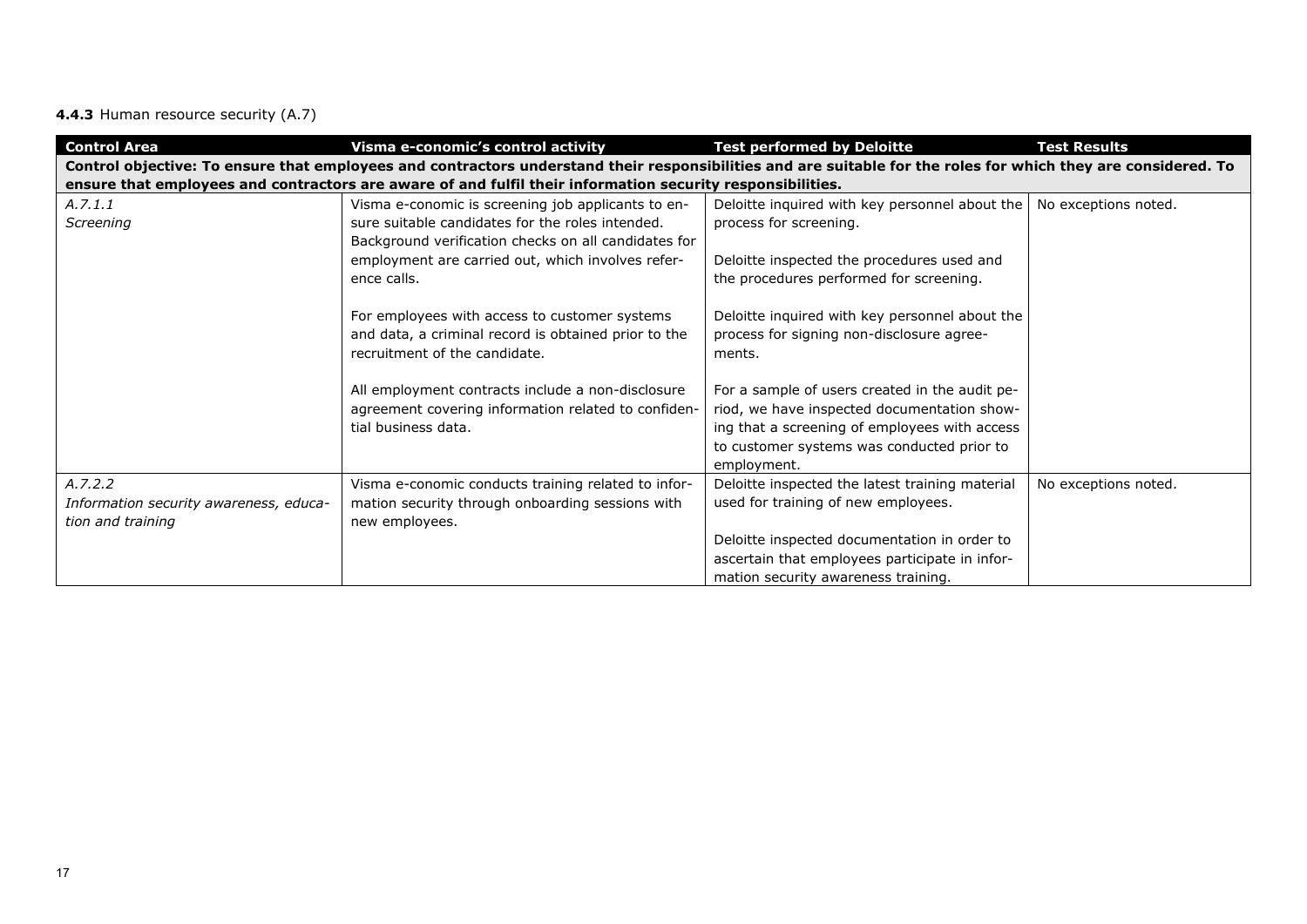# **4.4.4** Access control (A.9)

| <b>Control Area</b>                    | Visma e-conomic's control activity                                                                              | <b>Test performed by Deloitte</b>              | <b>Test Results</b>  |
|----------------------------------------|-----------------------------------------------------------------------------------------------------------------|------------------------------------------------|----------------------|
|                                        | Control objective: To limit access to information and information processing facilities.                        |                                                |                      |
| A.9.1.1                                | An access control policy is established, documented                                                             | Deloitte inspected that an access control pol- | No exceptions noted. |
| Access control policy                  | and reviewed based on business and information                                                                  | icy is established.                            |                      |
|                                        | security requirements.                                                                                          |                                                |                      |
|                                        |                                                                                                                 | Deloitte inspected documentation for a sam-    |                      |
|                                        |                                                                                                                 | ple of users that access to e-conomic has      |                      |
|                                        |                                                                                                                 | been granted in accordance with the imple-     |                      |
|                                        |                                                                                                                 | mented policy.                                 |                      |
|                                        | Control objective: To ensure authorised user access and to prevent unauthorised access to systems and services. |                                                |                      |
| A.9.2.2                                | A formal user access procedure is implemented to                                                                | Deloitte inspected that a procedure for user   | No exceptions noted. |
| User access provisioning               | ensure that access rights are allocated based on po-                                                            | provisioning is in place.                      |                      |
|                                        | sition and department.                                                                                          |                                                |                      |
|                                        |                                                                                                                 | Deloitte observed that a system is used for    |                      |
|                                        |                                                                                                                 | user access provisioning.                      |                      |
|                                        |                                                                                                                 |                                                |                      |
|                                        |                                                                                                                 | Deloitte inspected documentation for a sam-    |                      |
|                                        |                                                                                                                 | ple of users that the process for user access  |                      |
|                                        |                                                                                                                 | provisioning has been implemented and op-      |                      |
|                                        |                                                                                                                 | erating in accordance with the procedure.      |                      |
| A.9.2.5                                | A formal access procedure is implemented to en-                                                                 | Deloitte inspected the procedures for grant-   | No exceptions noted. |
| Review of user access rights           | sure that time-based token access to the production                                                             | ing time-based token access to Visma e-co-     |                      |
|                                        | environment must be reviewed and verified at each                                                               | nomic production environment.                  |                      |
|                                        | request by the corresponding service owner.                                                                     |                                                |                      |
|                                        |                                                                                                                 | Deloitte observed that a system is used for    |                      |
|                                        | User access provisions for users with access to cus-                                                            | requesting time-based token access.            |                      |
|                                        | tomer data or systems are managed by a system,                                                                  |                                                |                      |
|                                        | which is based on requesting time-based tokens.                                                                 | Deloitte inspected documentation for a sam-    |                      |
|                                        |                                                                                                                 | ple of users that the process for time-based   |                      |
|                                        | Requests are approved by the immediate manager.                                                                 | access has been implemented and operating      |                      |
|                                        |                                                                                                                 | in accordance with the procedure.              |                      |
| A.9.2.6                                | Visma e-conomic has established a procedure for                                                                 | Deloitte inspected the procedures for removal  | No exceptions noted. |
| Removal or adjustment of access rights | closing user accounts or disabling users. HR is noti-                                                           | or adjustment of access rights.                |                      |
|                                        | fied, and they subsequently close the internal direc-                                                           |                                                |                      |
|                                        | tory accounts. Disabling the user in the directory                                                              | Deloitte inspected documentation for a sam-    |                      |
|                                        | will prevent the user from accessing development-                                                               | ple of users that the process for closing down |                      |
|                                        | related systems.                                                                                                | users has been implemented and operating in    |                      |
|                                        |                                                                                                                 | accordance with the procedure.                 |                      |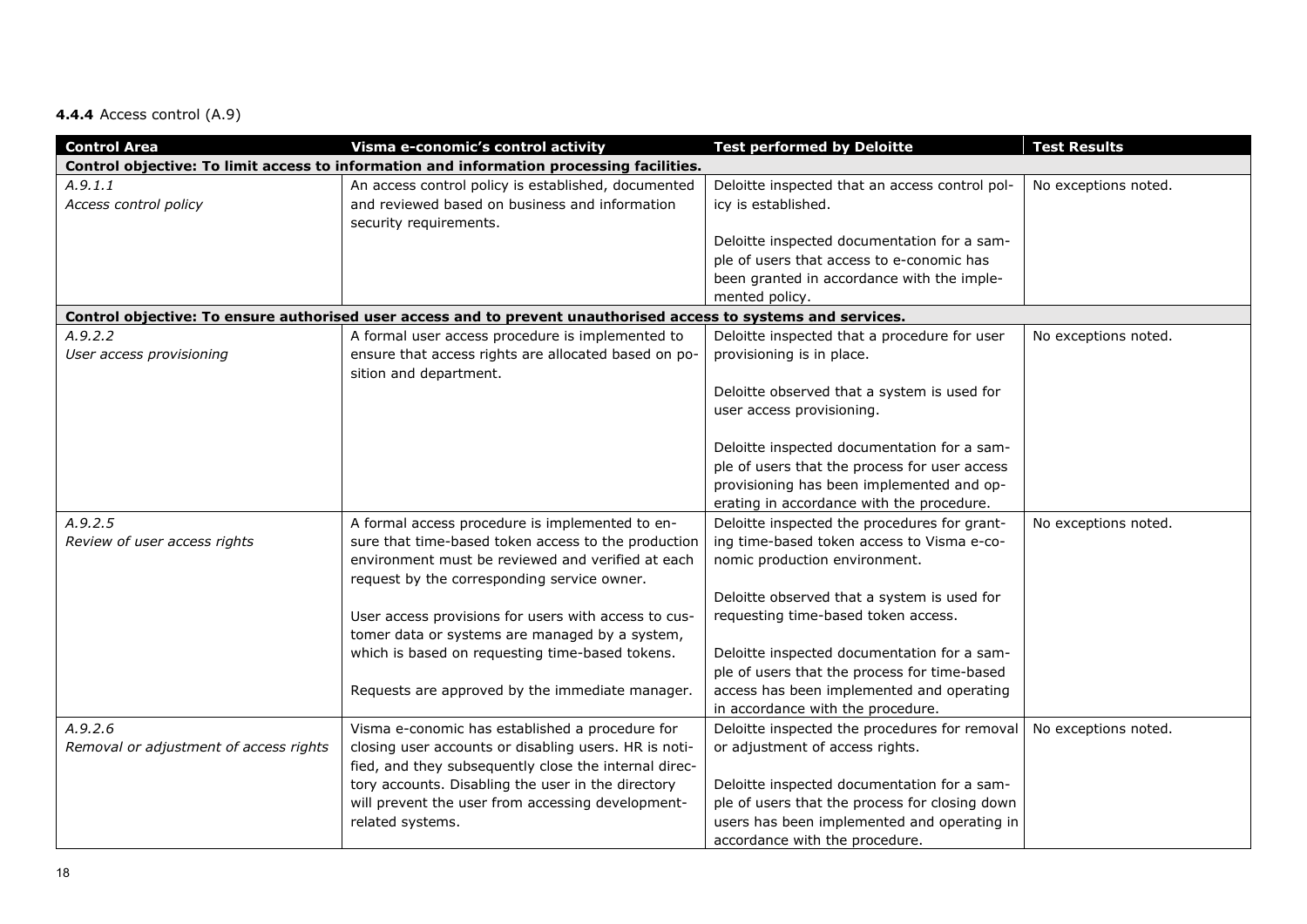| <b>Control Area</b>                   | Visma e-conomic's control activity                                                                                                                                                                                                                                                                                                                                            | <b>Test performed by Deloitte</b>                                                                                                                                                                                                                                                                                | <b>Test Results</b>  |  |  |
|---------------------------------------|-------------------------------------------------------------------------------------------------------------------------------------------------------------------------------------------------------------------------------------------------------------------------------------------------------------------------------------------------------------------------------|------------------------------------------------------------------------------------------------------------------------------------------------------------------------------------------------------------------------------------------------------------------------------------------------------------------|----------------------|--|--|
|                                       | Control objective: To prevent unauthorised access to systems and applications.                                                                                                                                                                                                                                                                                                |                                                                                                                                                                                                                                                                                                                  |                      |  |  |
| A.9.4.2<br>Secure log-on procedures   | A password policy has been established in Visma e-<br>conomic's information security policy.                                                                                                                                                                                                                                                                                  | Deloitte inspected the procedures for use of<br>passwords.                                                                                                                                                                                                                                                       | No exceptions noted. |  |  |
|                                       | Passwords are configured as follows.<br>Password length regular user: 15 characters<br>Password length admin user: 20 characters<br>$\bullet$<br>Change on the first login: Yes<br>$\bullet$<br>Multi-Factor Authentication: Mandatory when<br>supported by the system and mandatory for all<br>new systems.<br>Change Interval: When a password breach has<br>been detected. | Deloitte inspected the password settings on<br>Windows AD and the password tool '1pass-<br>word' in order to ascertain whether pass-<br>words have been configured in alignment<br>with policies.<br>Deloitte inspected that administrative pass-<br>words are handled through the password tool<br>'1password'. |                      |  |  |
| A.9.4.3<br>Password management system | Password management systems are interactive and<br>ensure passwords of good quality.                                                                                                                                                                                                                                                                                          | Deloitte inspected procedures for administra-<br>tive passwords.<br>On a sample basis, Deloitte inspected that<br>administrative passwords are handled<br>through the tool '1password'.<br>On a sample basis, Deloitte inspected docu-                                                                           | No exceptions noted. |  |  |
|                                       |                                                                                                                                                                                                                                                                                                                                                                               | mentation from '1password' in order to en-<br>sure that storage of passwords, access and<br>password requirements are in accordance<br>with the procedure.                                                                                                                                                       |                      |  |  |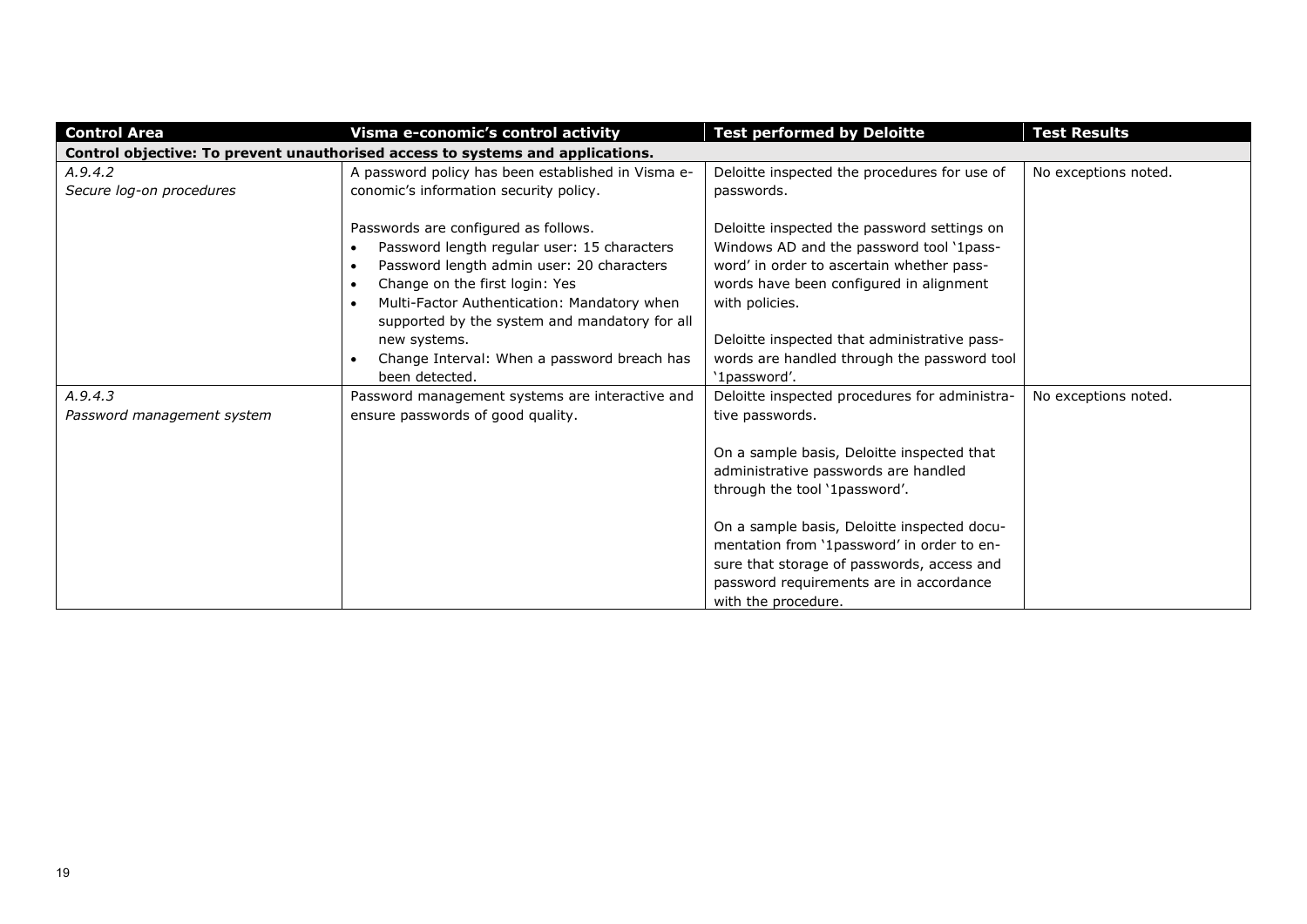# **4.4.5** Operations security (A.12)

| <b>Control Area</b>                                 | Visma e-conomic's control activity                                                               | <b>Test performed by Deloitte</b>                                                | <b>Test Results</b>  |
|-----------------------------------------------------|--------------------------------------------------------------------------------------------------|----------------------------------------------------------------------------------|----------------------|
|                                                     | Control objective: To ensure correct and secure operations of information processing facilities. |                                                                                  |                      |
| A.12.1.1                                            | Visma e-conomic has written guidelines and pro-                                                  | Deloitte inspected and reviewed the proce-                                       | No exceptions noted. |
| Documented operation procedures                     | cedures for operations, development and mainte-                                                  | dures that are in place at Visma.                                                |                      |
|                                                     | nance of systems.                                                                                |                                                                                  |                      |
| A.12.1.2                                            | Visma e-conomic has defined change manage-                                                       | Deloitte inspected the procedures for change                                     | No exceptions noted. |
| Change management                                   | ment procedures regarding secure development,                                                    | management and that they cover considera-                                        |                      |
|                                                     | test and deployment processes.                                                                   | tions on secure development, test and deploy-                                    |                      |
|                                                     |                                                                                                  | ment.                                                                            |                      |
|                                                     |                                                                                                  |                                                                                  |                      |
|                                                     |                                                                                                  | Deloitte inspected documentation for a sample                                    |                      |
|                                                     |                                                                                                  | of changes that the process for change man-                                      |                      |
|                                                     |                                                                                                  | agement has been implemented and operating                                       |                      |
| A.12.1.3                                            | Visma e-conomic has implemented a process for                                                    | in accordance with the procedure.<br>Deloitte inspected the procedure concerning | No exceptions noted. |
| Capacity management                                 | capacity management, which is supported by vari-                                                 | monitoring and adjustment of capacity to en-                                     |                      |
|                                                     | ous tools to monitor capacity and operational er-                                                | sure availability.                                                               |                      |
|                                                     | rors.                                                                                            |                                                                                  |                      |
|                                                     |                                                                                                  | On a sample basis, inspected the use of tools                                    |                      |
|                                                     | Visma e-conomic has established a status page in                                                 | for monitoring.                                                                  |                      |
|                                                     | e-conomic showing historical and current inci-                                                   |                                                                                  |                      |
|                                                     | dents.                                                                                           | Deloitte inspected the e-conomic status page                                     |                      |
|                                                     |                                                                                                  | showing incident reporting to customers re-                                      |                      |
|                                                     |                                                                                                  | garding capacity monitoring.                                                     |                      |
|                                                     |                                                                                                  |                                                                                  |                      |
|                                                     |                                                                                                  | Deloitte inspected documentation for a sample                                    |                      |
|                                                     |                                                                                                  | of capacity alarms that the process for moni-                                    |                      |
|                                                     |                                                                                                  | toring and adjustment of capacity to ensure                                      |                      |
|                                                     |                                                                                                  | availability has been implemented and operat-                                    |                      |
|                                                     |                                                                                                  | ing in accordance with the procedure.                                            |                      |
| A.12.1.4                                            | Visma e-conomic has separated development, test                                                  | Deloitte inspected documentation showing sep-                                    | No exceptions noted. |
| Separation of development, testing and              | and production environments on different servers.                                                | aration of development, testing and operating                                    |                      |
| operational environments                            |                                                                                                  | environments.                                                                    |                      |
| Control objective: To protect against loss of data. |                                                                                                  |                                                                                  |                      |
| A.12.3.1                                            | Visma e-conomic has established backup proce-                                                    | Deloitte inspected the backup procedures to                                      | No exceptions noted. |
| Information backup                                  | dures for e-conomic.                                                                             | assess whether backup procedures are ade-                                        |                      |
|                                                     |                                                                                                  | quate.                                                                           |                      |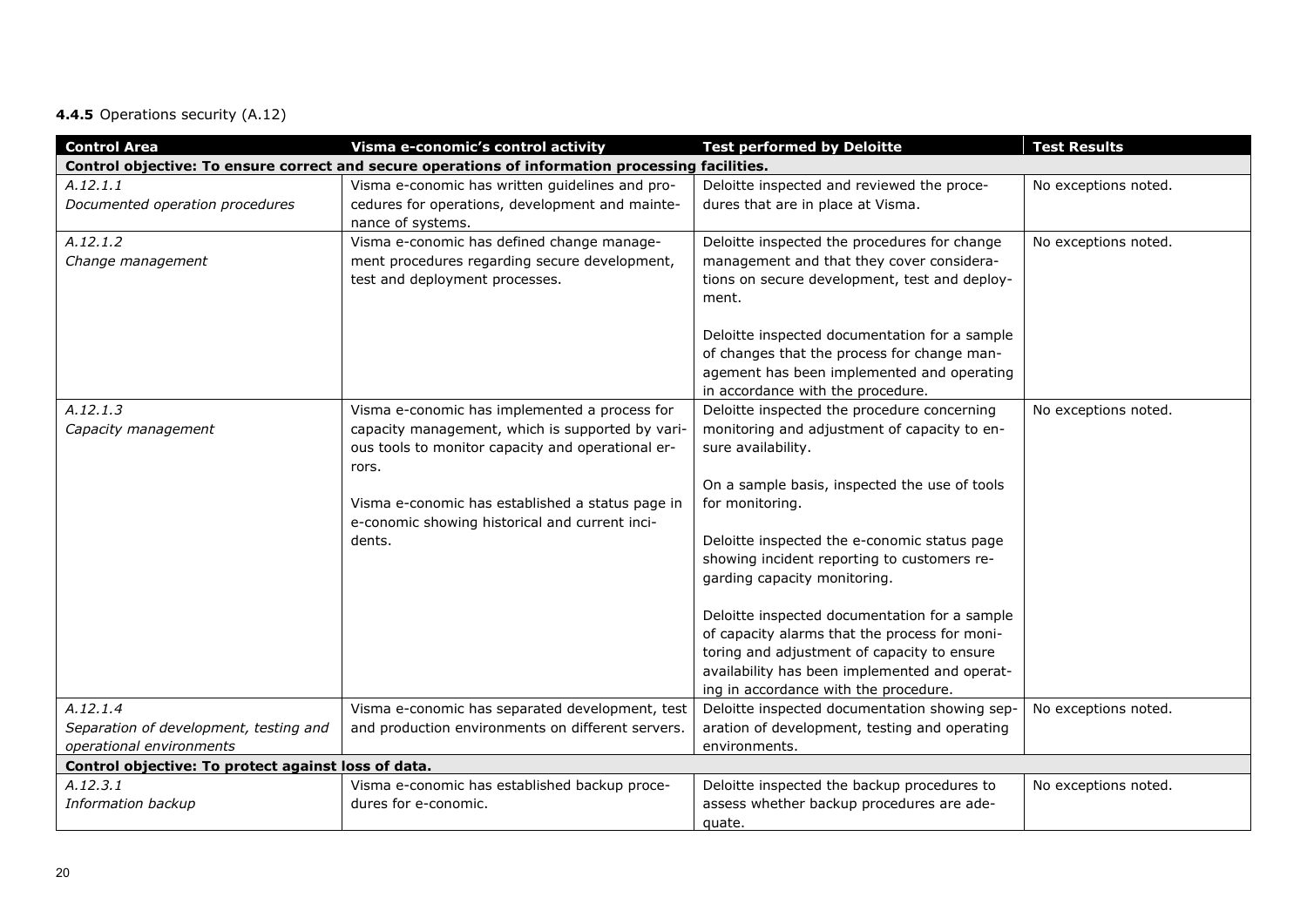| <b>Control Area</b>                                                | Visma e-conomic's control activity                  | <b>Test performed by Deloitte</b>              | <b>Test Results</b>  |
|--------------------------------------------------------------------|-----------------------------------------------------|------------------------------------------------|----------------------|
|                                                                    | Restoration of data from backup systems is tested   | Deloitte inspected documentation regarding     |                      |
|                                                                    | regularly.                                          | the backup configurations to assess whether    |                      |
|                                                                    |                                                     | these are implemented in accordance with the   |                      |
|                                                                    | Backups are stored locally as well as externally at | backup procedures.                             |                      |
|                                                                    | another geographical and secure location.           |                                                |                      |
|                                                                    |                                                     | Deloitte inspected documentation for a sample  |                      |
|                                                                    |                                                     | of restore tests that restore from backup has  |                      |
|                                                                    |                                                     | been performed in accordance with the proce-   |                      |
|                                                                    |                                                     | dure.                                          |                      |
| Control objective: To record events and generate evidence.         |                                                     |                                                |                      |
| A.12.4.1                                                           | Event logging of user activity, exceptions and er-  | Deloitte observed the log mechanisms and pro-  | No exceptions noted. |
| Event logging                                                      | rors is enabled and stored with specific retention  | cedures regarding security logging in general. |                      |
|                                                                    | periods, for the sake of future studies and moni-   |                                                |                      |
|                                                                    | toring of access control.                           | Deloitte inspected, for a sample of user logs, |                      |
|                                                                    |                                                     | that user access is logged.                    |                      |
| A.12.4.2                                                           | Logging facilities are protected from unauthorised  | Deloitte inquired with key personnel whether   | No exceptions noted. |
| Protection of log information                                      | access by the security measures established on      | procedures are in place for safeguarding logs. |                      |
|                                                                    | the servers.                                        |                                                |                      |
|                                                                    |                                                     | On a sample basis, Deloitte has inspected that |                      |
|                                                                    | Access to log information is limited by the operat- | only employees with a work-related need have   |                      |
|                                                                    | ing system's user control on the machines where     | access to the logs.                            |                      |
|                                                                    | data is stored.                                     |                                                |                      |
|                                                                    |                                                     | Deloitte inspected documentation for a sample  |                      |
|                                                                    | Access to log information is granted by time-       | that the process for time-based access has     |                      |
|                                                                    | based tokens and is restricted with view access.    | been implemented and operating in accord-      |                      |
|                                                                    |                                                     | ance with the procedure.                       |                      |
| Control objective: To ensure the integrity of operational systems. |                                                     |                                                |                      |
| A.12.5.1                                                           | Software installations on operating software are    | Deloitte inquired with key personnel whether   | No exceptions noted. |
| Installation of software on operational                            | updated weekly with most recent updates that are    | procedures are in place for patch manage-      |                      |
| systems                                                            | supported by the supplier.                          | ment.                                          |                      |
|                                                                    |                                                     |                                                |                      |
|                                                                    |                                                     | Deloitte inspected documentation for a sample  |                      |
|                                                                    |                                                     | of patches that the installation and upgrade   |                      |
|                                                                    |                                                     | are performed in accordance with the proce-    |                      |
|                                                                    |                                                     | dure.                                          |                      |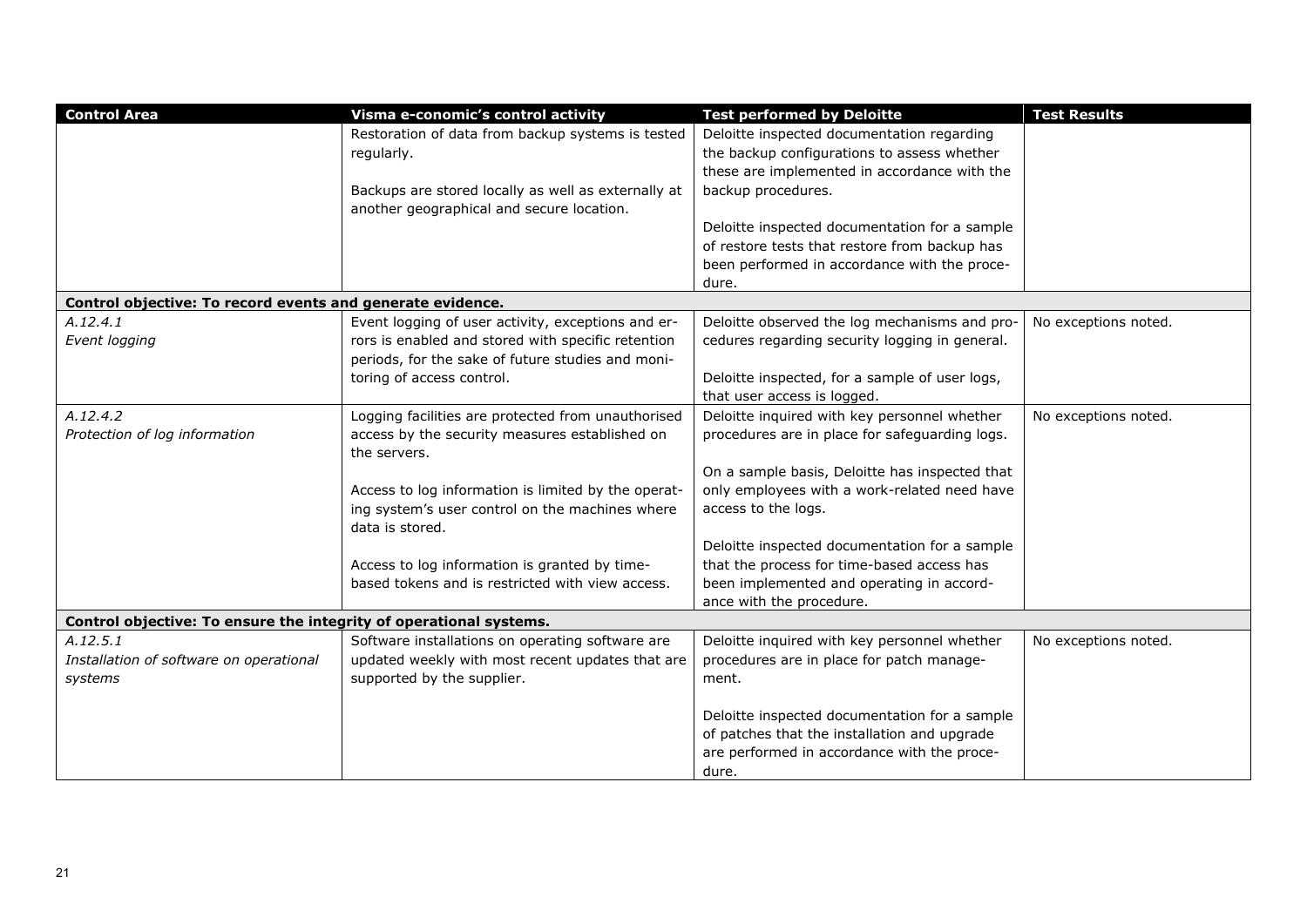| <b>Control Area</b>                                                      | Visma e-conomic's control activity                 | <b>Test performed by Deloitte</b>                 | <b>Test Results</b>  |
|--------------------------------------------------------------------------|----------------------------------------------------|---------------------------------------------------|----------------------|
| Control objective: To prevent exploitation of technical vulnerabilities. |                                                    |                                                   |                      |
| A.12.6.1                                                                 | Information about technical vulnerabilities on e-  | Deloitte inspected the procedures for monitor-    | No exceptions noted. |
| Management of technical vulnerabilities                                  | conomic shall be obtained in a timely fashion, the | ing and handling technical vulnerabilities for e- |                      |
|                                                                          | organisation's exposure to such vulnerabilities is | conomic.                                          |                      |
|                                                                          | evaluated and appropriate measures are taken to    |                                                   |                      |
|                                                                          | address the associated risks.                      | Deloitte inspected documentation for a sample     |                      |
|                                                                          |                                                    | of vulnerability scans performed, and evalu-      |                      |
|                                                                          |                                                    | ated that appropriate measures are taken to       |                      |
|                                                                          |                                                    | deal with associated risks.                       |                      |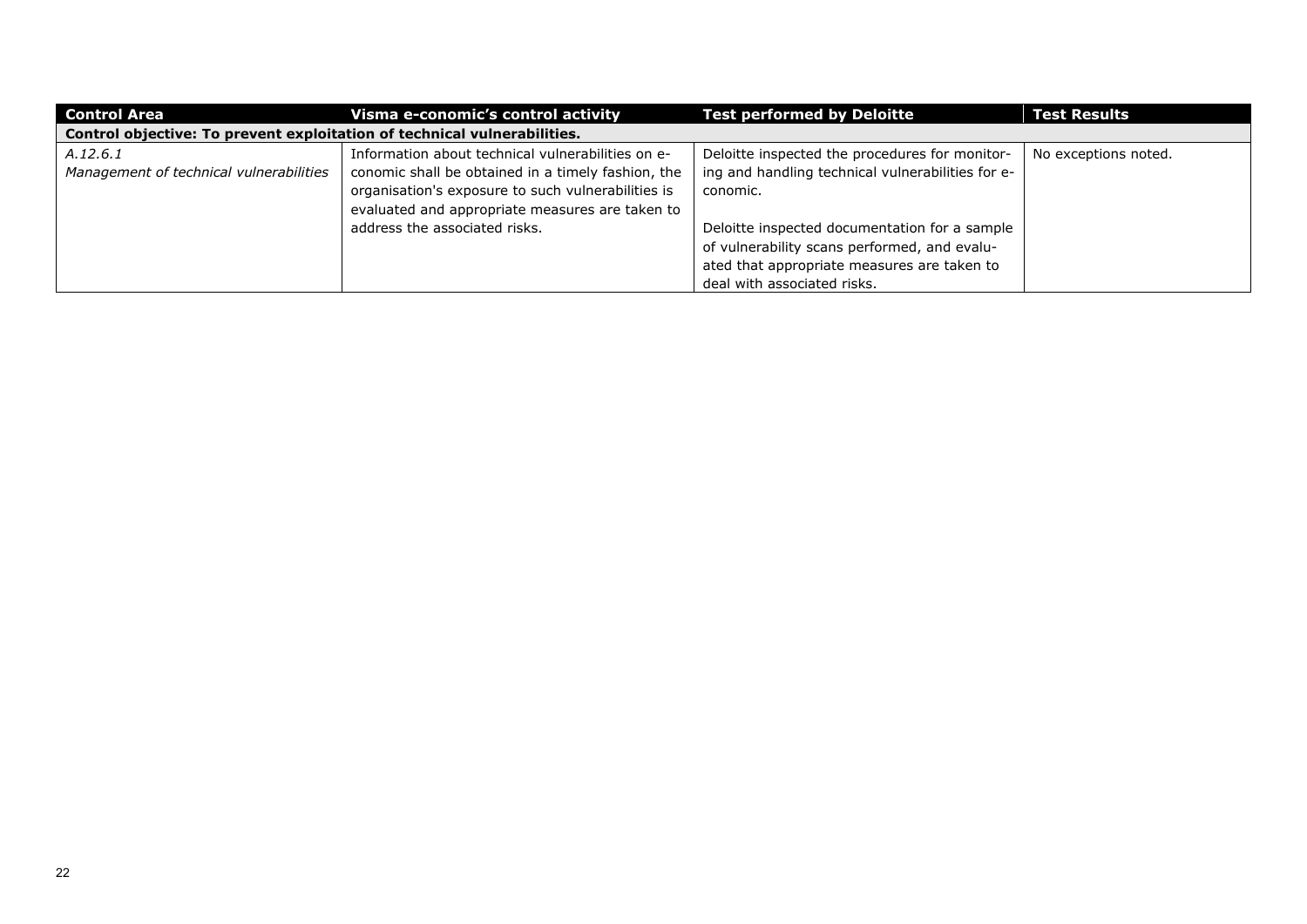# **4.4.6** Communications security (A.13)

| <b>Control Area</b>                 | Visma e-conomic's control activity                                                                                                                                                                                                                                                            | <b>Test performed by Deloitte</b>                                                                                                                                                                                                | <b>Test Results</b>  |
|-------------------------------------|-----------------------------------------------------------------------------------------------------------------------------------------------------------------------------------------------------------------------------------------------------------------------------------------------|----------------------------------------------------------------------------------------------------------------------------------------------------------------------------------------------------------------------------------|----------------------|
|                                     | Control objective: To ensure the protection of information in networks and its supporting information processing facilities.                                                                                                                                                                  |                                                                                                                                                                                                                                  |                      |
| A.13.1.1<br>Network controls        | Visma e-conomic has secured the network to<br>avoid unauthorised access, through access control<br>and separation of network services.                                                                                                                                                        | Deloitte inspected the procedure for manage-<br>ment and control of the network.                                                                                                                                                 | No exceptions noted. |
|                                     | Network firewalls are installed to protect infor-<br>mation in e-conomic.                                                                                                                                                                                                                     | On a sample basis, Deloitte inspected imple-<br>mented network controls to assess whether<br>they are in accordance with implemented pro-<br>cedures.                                                                            |                      |
|                                     | Changes to network infrastructure are handled as<br>peer reviewed code changes.                                                                                                                                                                                                               | Deloitte inspected documentation of firewall<br>rules implemented in e-conomic.                                                                                                                                                  |                      |
|                                     |                                                                                                                                                                                                                                                                                               | Deloitte inspected documentation showing that<br>a sample of changes to network infrastructure<br>has been reviewed and approved by peer re-<br>view prior to deployment.                                                        |                      |
| A.13.1.3<br>Segregation in networks | The network is configured into separate networks<br>for production and guest networks. The production<br>network does not allow for access from within the<br>guest network. Wireless network access requires a<br>valid username and password as well as the use<br>of authorised equipment. | Deloitte inspected the segregation of networks<br>and verified that access to the wireless net-<br>work requires a username and a password.<br>Deloitte inspected documentation for the seg-<br>regation of networks in subnets. | No exceptions noted. |
|                                     | Visma e-conomic has segregated the network into<br>subnets covering internal-, staging-, sandbox- and<br>production environments.                                                                                                                                                             |                                                                                                                                                                                                                                  |                      |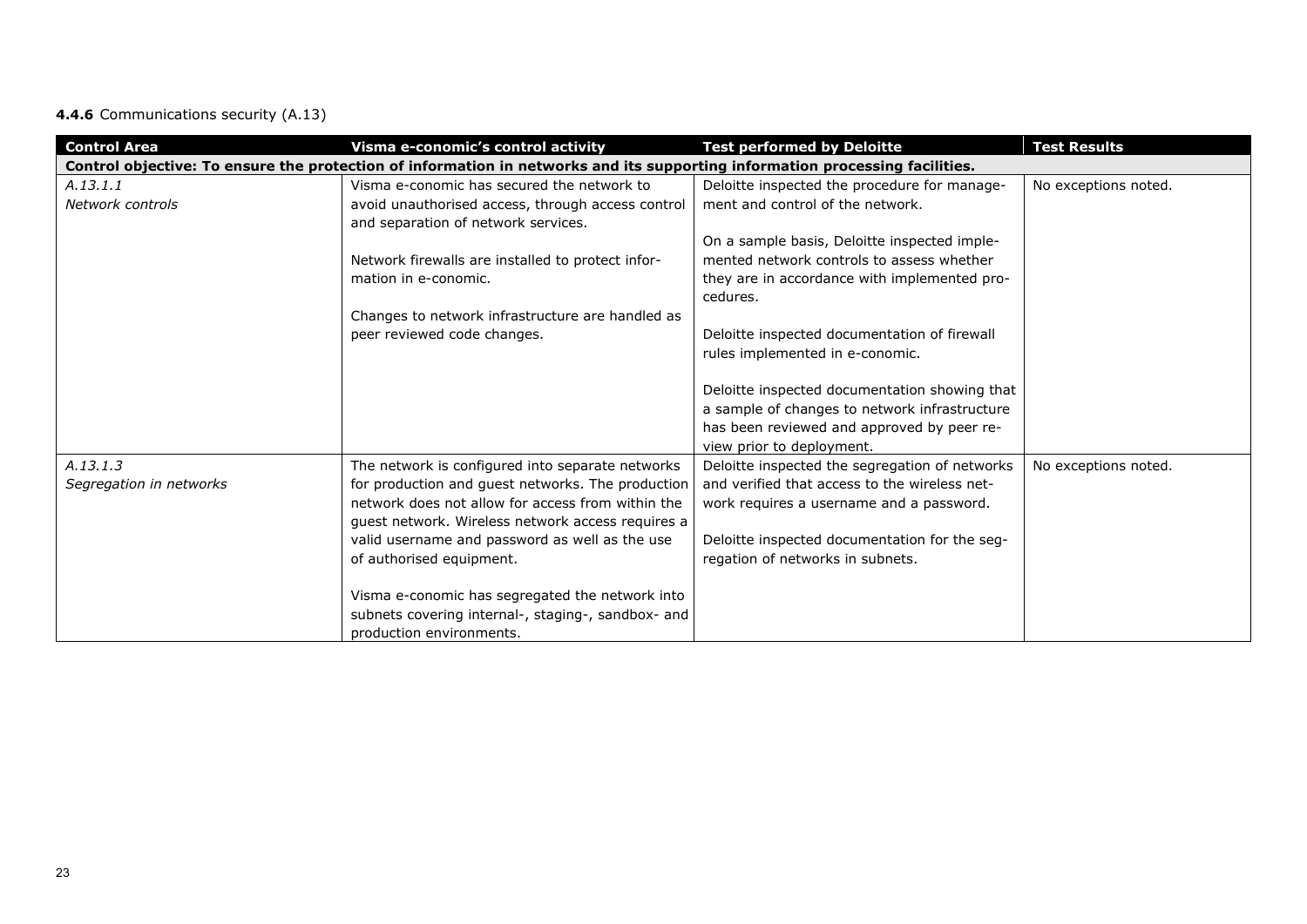# **4.4.7** System acquisition, development and maintenance (A.14)

| <b>Control Area</b>                    | Visma e-conomic's control activity                                                                                                          | <b>Test performed by Deloitte</b>              | <b>Test Results</b>  |  |  |
|----------------------------------------|---------------------------------------------------------------------------------------------------------------------------------------------|------------------------------------------------|----------------------|--|--|
|                                        | Control objective: To ensure that information security is designed and implemented within the development lifecycle of information systems. |                                                |                      |  |  |
| A.14.2.2                               | Visma e-conomic has defined a system change                                                                                                 | Deloitte inspected that a system change con-   | No exceptions noted. |  |  |
| System change control procedures       | control procedure, which is supported by work-                                                                                              | trol procedure is in place.                    |                      |  |  |
|                                        | flows in the change management system, ensur-                                                                                               |                                                |                      |  |  |
|                                        | ing that each step is documented.                                                                                                           | Deloitte inspected documentation for a sample  |                      |  |  |
|                                        |                                                                                                                                             | of changes that the change management flow     |                      |  |  |
|                                        |                                                                                                                                             | was implemented and documented in accord-      |                      |  |  |
|                                        |                                                                                                                                             | ance with the procedure.                       |                      |  |  |
| A.14.2.3                               | Changes to e-conomic are tested in order to en-                                                                                             | Deloitte inspected that a procedure for tech-  | No exceptions noted. |  |  |
| Technical review of applications after | sure that the change does not affect the operation                                                                                          | nical review of applications after operating   |                      |  |  |
| operating platform changes             | or the security.                                                                                                                            | platform changes is in place.                  |                      |  |  |
|                                        |                                                                                                                                             |                                                |                      |  |  |
|                                        |                                                                                                                                             | Deloitte inspected documentation for a sample  |                      |  |  |
|                                        |                                                                                                                                             | of changes and assessed that it successfully   |                      |  |  |
|                                        |                                                                                                                                             | passed the tests before implementation.        |                      |  |  |
| A.14.2.8                               | Visma e-conomic has established procedures for                                                                                              | Deloitte inspected the procedures for security | No exceptions noted. |  |  |
| System security testing                | securing functionality testing during development                                                                                           | testing related to development tasks.          |                      |  |  |
|                                        | for e-conomic.                                                                                                                              |                                                |                      |  |  |
|                                        |                                                                                                                                             | Deloitte inspected documentation, for a sample |                      |  |  |
|                                        |                                                                                                                                             | of changes, showing that the changes have      |                      |  |  |
|                                        |                                                                                                                                             | been formally tested and approved before the   |                      |  |  |
|                                        |                                                                                                                                             | changes are moved to the live environment.     |                      |  |  |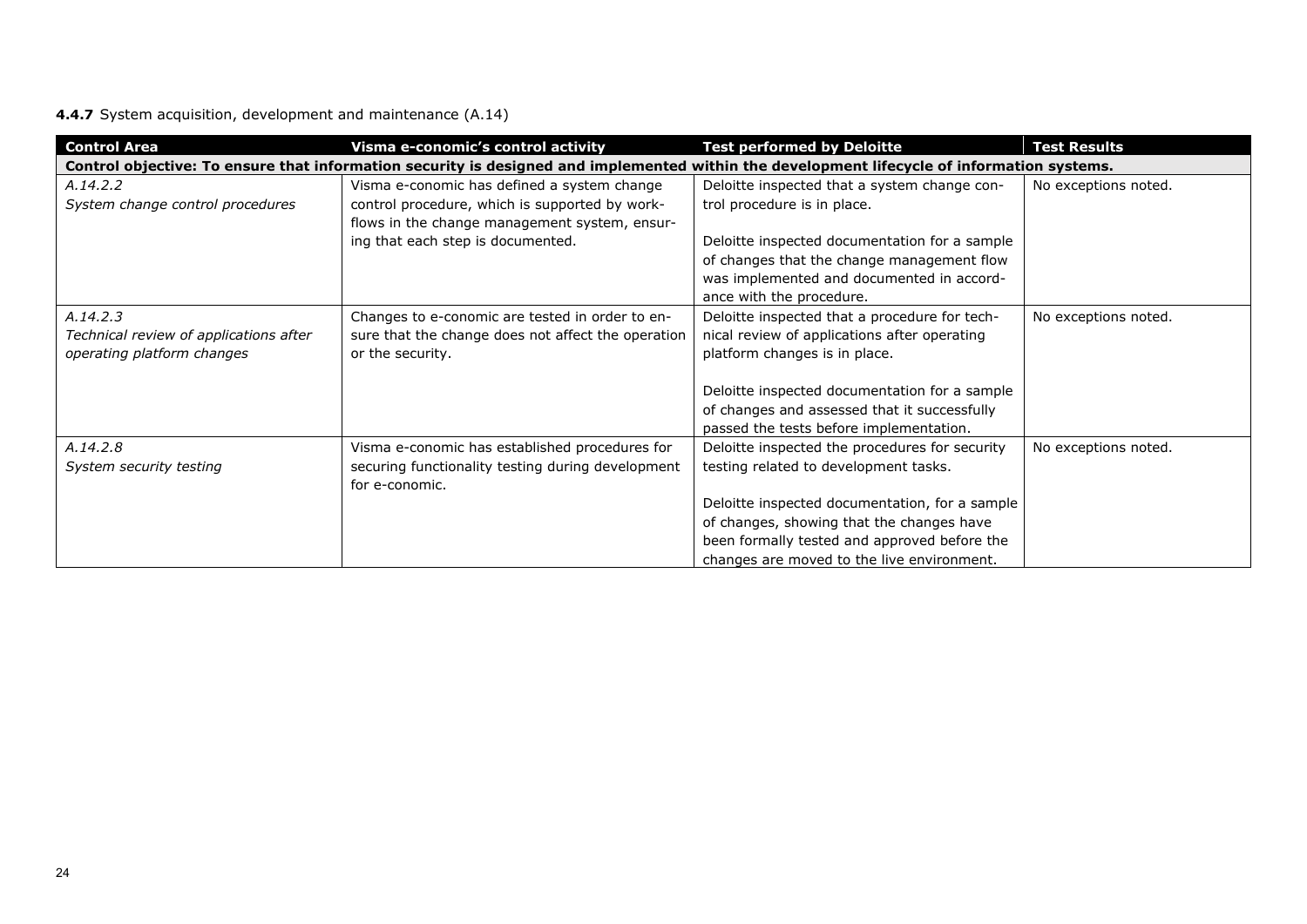**4.4.8** Supplier service delivery management (A.15)

| <b>Control Area</b>                                                                                                           | Visma e-conomic's control activity               | <b>Test performed by Deloitte</b>               | <b>Test Results</b>  |  |  |
|-------------------------------------------------------------------------------------------------------------------------------|--------------------------------------------------|-------------------------------------------------|----------------------|--|--|
| Control objective: To maintain an agreed level of information security and service delivery in line with supplier agreements. |                                                  |                                                 |                      |  |  |
| A.15.2.1                                                                                                                      | Visma e-conomic has established a process to     | Deloitte inquired with key personnel whether    | No exceptions noted. |  |  |
| Monitoring and review of supplier ser-                                                                                        | monitor and review supplier services.            | processes are in place for monitoring and re-   |                      |  |  |
| vices                                                                                                                         |                                                  | viewing supplier services.                      |                      |  |  |
|                                                                                                                               | Visma e-conomic is monitoring and reviewing sup- |                                                 |                      |  |  |
|                                                                                                                               | plier services delivery on a regular basis.      | Deloitte inspected the process for monitoring   |                      |  |  |
|                                                                                                                               |                                                  | and reviewing supplier services.                |                      |  |  |
|                                                                                                                               |                                                  |                                                 |                      |  |  |
|                                                                                                                               |                                                  | Deloitte inspected SOC2 Audit reports for a se- |                      |  |  |
|                                                                                                                               |                                                  | lected sample of suppliers.                     |                      |  |  |